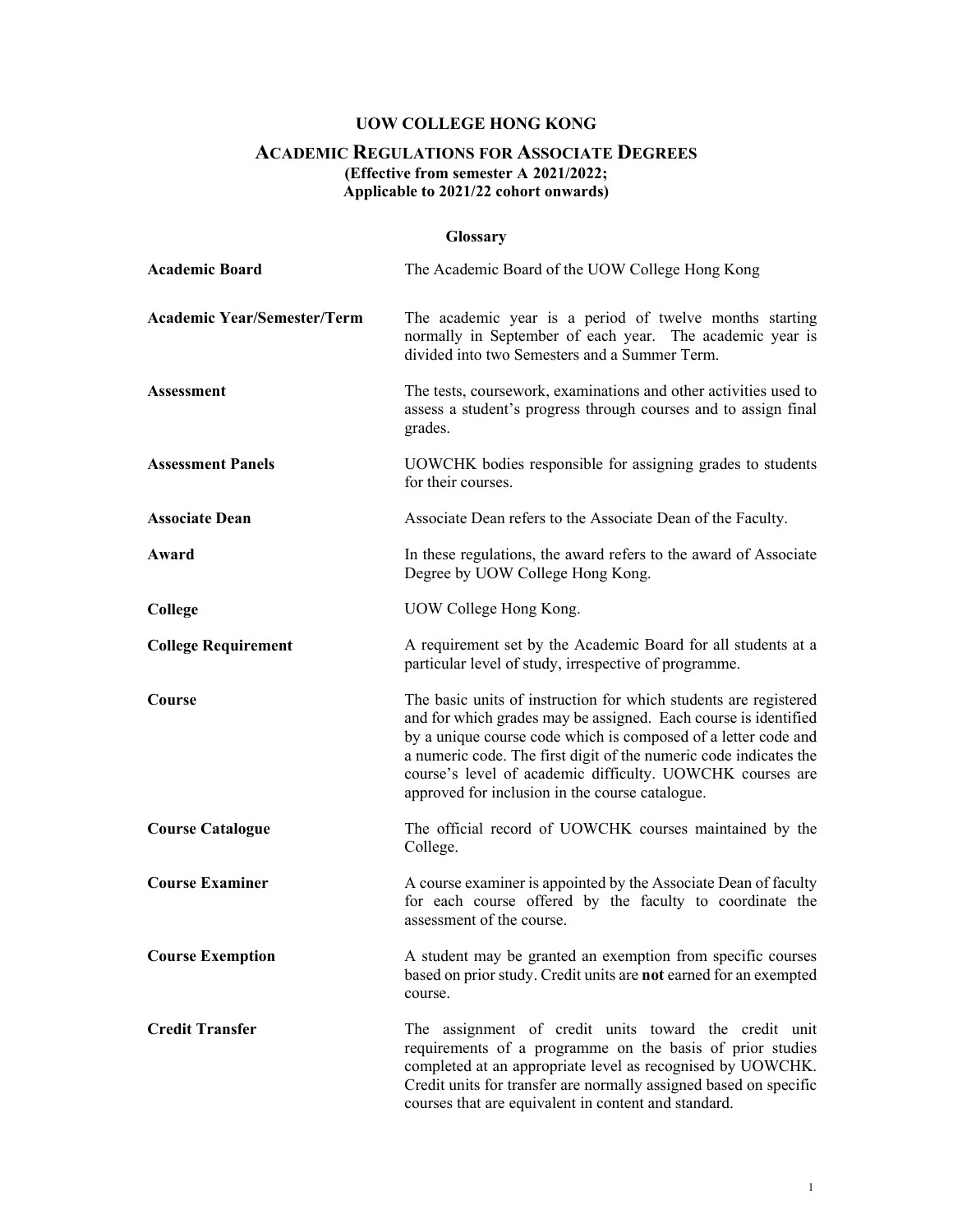| <b>Credit Unit</b>               | Each course is assigned a number of credit units. A credit unit<br>is earned by approximately forty to fifty hours of student work.                                                                                                                                                                                                                                                                                                                                                                                                     |
|----------------------------------|-----------------------------------------------------------------------------------------------------------------------------------------------------------------------------------------------------------------------------------------------------------------------------------------------------------------------------------------------------------------------------------------------------------------------------------------------------------------------------------------------------------------------------------------|
| Dean                             | Dean refers to the Dean of a Faculty.                                                                                                                                                                                                                                                                                                                                                                                                                                                                                                   |
| <b>Enrolment</b>                 | The completion of specified procedures to attain student status<br>of UOWCHK.                                                                                                                                                                                                                                                                                                                                                                                                                                                           |
| <b>Equivalent Course</b>         | Equivalent courses are those courses of the same level where<br>there is sufficient overlap in content that a student may register<br>in the course to meet a programme requirement, to recover a<br>failure or to improve a course grade.                                                                                                                                                                                                                                                                                              |
| <b>Examination Board</b>         | UOWCHK body responsible for classifying students' awards,<br>recommending to Academic Board conferment of awards, and<br>terminating the studies of students on academic grounds on<br>behalf of Academic Board.                                                                                                                                                                                                                                                                                                                        |
| <b>Exclusive Course</b>          | Exclusive courses are those where there is sufficient overlap in<br>their content to make it inappropriate for students to earn credits<br>for more than one of the courses. Students will be restricted from<br>registration in a course when they have earned credit units for an<br>exclusive course.                                                                                                                                                                                                                                |
| Faculty                          | Faculty refers to "faculty and equivalent bodies" as defined by<br>the Academic Board. A student's "home faculty" is the faculty<br>offering the programme in which the student is enrolled.                                                                                                                                                                                                                                                                                                                                            |
| <b>Grade Point Average (GPA)</b> | The GPA is obtained by adding all the quality points (i.e. grade<br>points multiplied by the number of credit units) for all courses<br>taken during the student's Associate Degree studies at<br>UOWCHK, and then dividing the result by the total number of<br>credit units taken. All course grades, unless excluded as<br>approved by the Academic Board, are included in the<br>calculation. The GPA calculation shall not be rounded. Any<br>digits after the second digit to the right of a decimal point shall<br>be truncated. |
|                                  | When calculating the GPA for all courses taken at the time of<br>calculation, it is known as the Cumulative GPA (CGPA). When<br>calculating the GPA for a given semester/term, it is known as the<br>Semester GPA (SGPA).                                                                                                                                                                                                                                                                                                               |
| <b>Graduation Date</b>           | Each academic year has three graduation dates as set by the<br>Academic Board for the graduation of students who have<br>completed requirements for awards as determined by the<br><b>Examination Board.</b>                                                                                                                                                                                                                                                                                                                            |
| <b>Mode of Study</b>             | A student is enrolled in a full-time or part-time mode of study.<br>A student's mode of study governs his/her maximum and<br>minimum study loads.                                                                                                                                                                                                                                                                                                                                                                                       |
| <b>Operational Grade</b>         | A course grade assigned for administrative purposes to assist in<br>the management of student records. Operational grades of IP, I,<br>TR, Z, X, and WD do not count in the calculation of students'<br>GPAs.                                                                                                                                                                                                                                                                                                                           |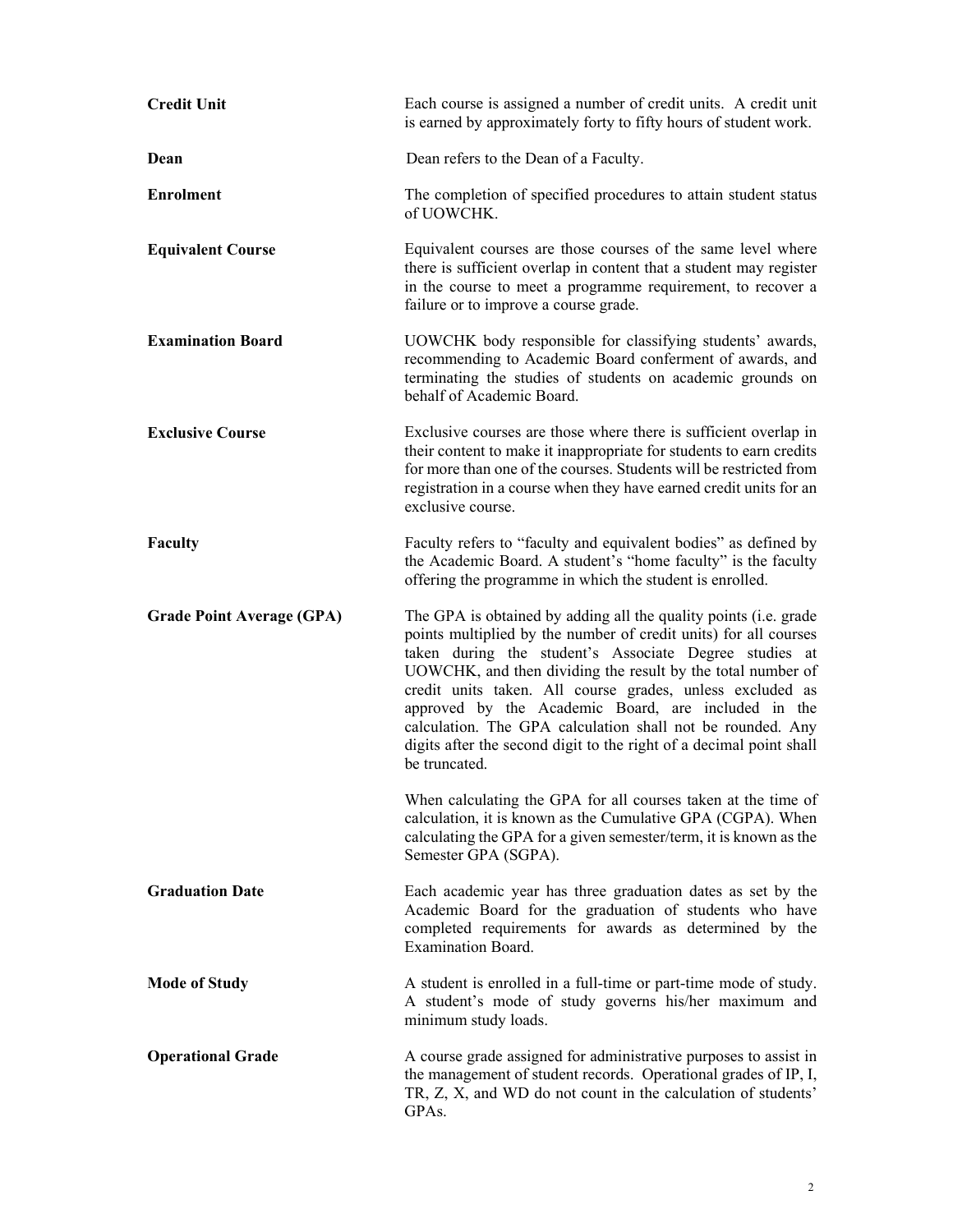| <b>Precursors</b>                | Precursors are set for some courses. Precursors are not<br>compulsory requirements, but students are advised to complete<br>precursors before registering for these courses.                                                            |  |  |  |
|----------------------------------|-----------------------------------------------------------------------------------------------------------------------------------------------------------------------------------------------------------------------------------------|--|--|--|
| Prerequisite                     | A requirement that must be fulfilled before a student can register<br>in a particular course.                                                                                                                                           |  |  |  |
| <b>President</b>                 | President refers to the President of UOWCHK.                                                                                                                                                                                            |  |  |  |
| Programme                        | The structured academic programme offered by UOWCHK<br>leading to a named Associate Degree award of the College into<br>which students are enrolled.                                                                                    |  |  |  |
| <b>Receiving Programme</b>       | The programme to which a student intends to transfer.                                                                                                                                                                                   |  |  |  |
| Registration                     | The inclusion of a student in the class list of a course.                                                                                                                                                                               |  |  |  |
| <b>Required Course</b>           | A course that must be passed to complete a programme.                                                                                                                                                                                   |  |  |  |
| <b>Substitute Course</b>         | Under exceptional circumstances where a required course cannot<br>be completed, a "substitute" course may be approved by the<br>Chairman of the Academic Board for a student replacing the<br>required course with another.             |  |  |  |
| Transcript                       | The official academic record of a student's progress through<br>his/her programme, including grades assigned for courses.                                                                                                               |  |  |  |
| <b>UOWCHK</b>                    | UOWCHK refers to UOW College Hong Kong                                                                                                                                                                                                  |  |  |  |
| <b>Vice President (Academic)</b> | The Vice President (Academic) of UOW College Hong Kong.                                                                                                                                                                                 |  |  |  |
| <b>Working Days</b>              | Mondays to Fridays, excluding Saturdays, Sundays and public<br>holidays and excluding a day throughout or for part of which a<br>black rainstorm warning or Typhoon Signal Number 8 or above<br>is issued by the Hong Kong Observatory. |  |  |  |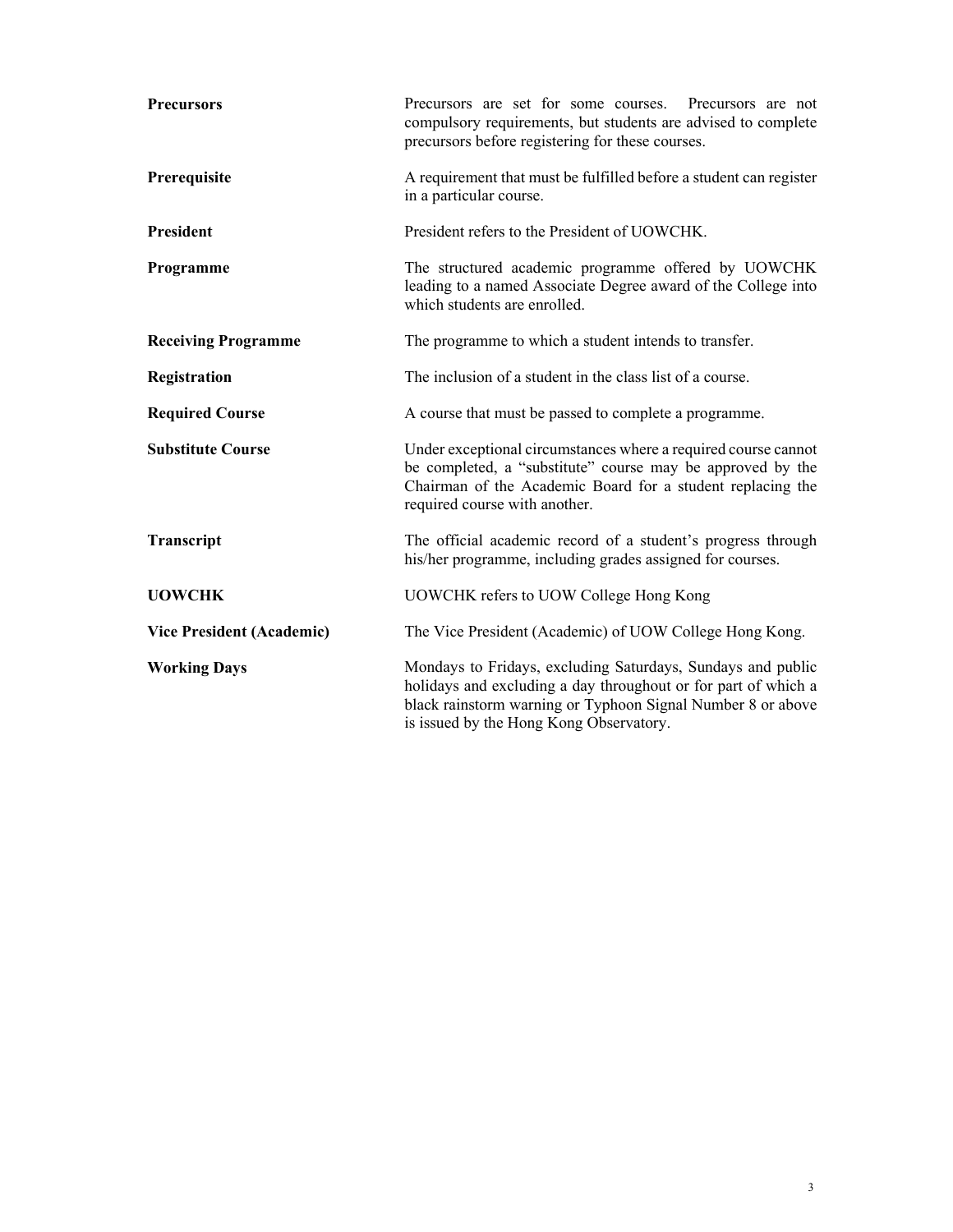# **Academic Regulations for Associate Degrees**

These Academic Regulations are made by the Academic Board to govern student progress leading to the award of an Associate Degree of the College.

Only the Academic Board can amend the Regulations, or permit exceptions, exemptions, or variations from them. Any variation from the Regulations approved by the Academic Board for a particular programme is set out in the requirements for the programme on the UOWCHK website.

The Regulations are supplemented by information on administrative procedures and about particular programmes to be found on the UOWCHK website.

### **1. LANGUAGE OF INSTRUCTION AND ASSESSMENT**

Unless otherwise determined by the Academic Board for a specific course or programme, the medium of instruction and assessment at UOWCHK is English.

### **2. ADMISSION**

- 2.1 Admission to UOWCHK is based on academic performance and other relevant criteria. UOWCHK does not discriminate on the grounds of age, gender, sexual orientation, gender identity, nationality, social or ethnic origin, family status, creed, or disability. UOWCHK may have to consider whether its facilities are adequate, before admitting a disabled applicant.
- 2.2 To be eligible for admission to a UOWCHK programme, the applicant must satisfy the general entrance requirements for the level of the programme as specified by the Academic Board and the programme entrance requirements, if any, or be a "mature applicant" as defined in the general entrance requirements, and be able to demonstrate aptitude and suitability for the programme.
- 2.3 Meeting the entrance requirements does not guarantee admission to UOWCHK. UOWCHK's decisions on the admission of applicants are final.

### **3. ENROLMENT**

- 3.1 Upon admission to UOWCHK, a student is enrolled in a specific programme of UOWCHK.
- 3.2 Unless otherwise approved by the Academic Board, a student who is admitted to full- time studies is expected to study full-time in the programme concerned and is not permitted to enrol in fulltime or part-time study for any other award qualification at any tertiary institution.
- 3.3 To maintain his/her enrolment, a student must conform to the UOWCHK's rules and regulations, and must pay all fees and charges owed to UOWCHK by the due date.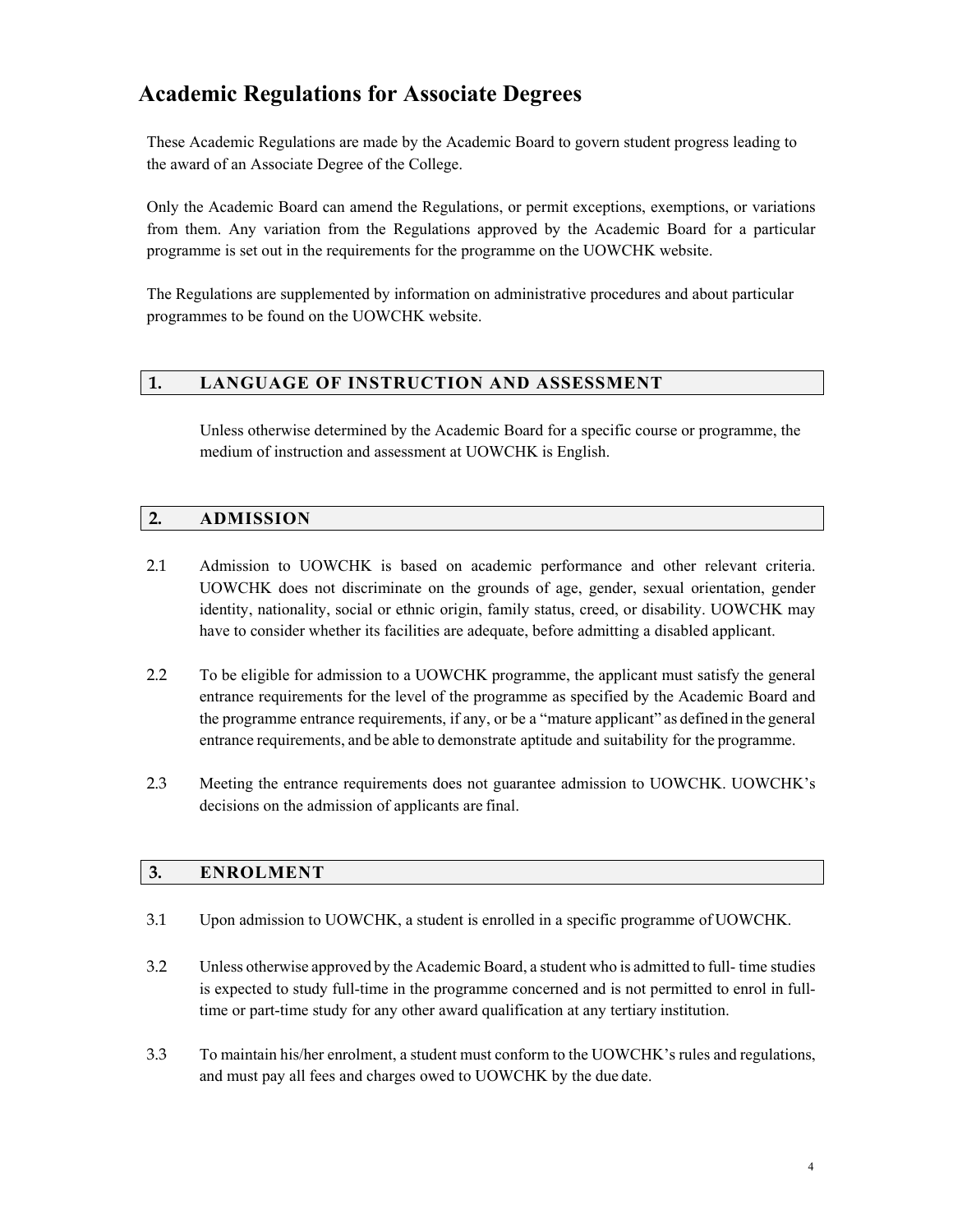### **4. LEAVE OF ABSENCE**

4.1 A student may take leave of absence from his/her studies for an approved period. Periods of approved leave of absence may not be less than one full semester, and may not accumulate to more than four semesters. Applications for leave of absence should be submitted for approval by the Associate Dean of faculty via the College Office. Under exceptional circumstances where a student needs to take leave of absence accumulating to more than four semesters, such a request should be approved by the President via the College Office.

### **5. CREDIT TRANSFER**

- 5.1 Transfer of credits may be granted to a student in recognition of prior studies completed at an appropriate level as recognised by UOWCHK. The transferred credits will be counted toward meeting the credit units required to earn an Associate Degree award of the College.
- 5.2 At least half of the credit units required for an Associate Degree award of the College must be earned by the successful completion of courses required by the programme of UOWCHK.
- 5.3 Credit units earned through credit transfer do not count in the calculation of a student's GPA, except where special arrangements have been made.
- 5.4 Credit units for transfer are normally assigned with respect to specific courses for work that is equivalent in content and standard. A grade "B-" or above in the course is required for credit transfer purpose; exceptions must be fully justified and approved by the Dean/Associate Dean of the home Faculty.
- 5.5 Transferred credits must have been earned no earlier than eight years before the date of enrolment at UOWCHK. Individual faculties may stipulate a more stringent requirement for credit transfer, as deemed appropriate.
- 5.6 Applications for credit transfer should be made in writing to the College Office for approval by the Associate Dean of the faculty offering the course for which credit transfer is sought. Applications for credit transfer for courses completed prior to entry to UOWCHK must be made before the start of the first semester according to the deadline set by the College Office. Applications for credit transfer for outside courses completed after admission to UOWCHK must be made immediately in the semester following attainment of the additional qualification.

### **6. COURSE REGISTRATION**

- 6.1 A student registering for courses must follow the instructions issued by the College. A student may also need to fulfil certain conditions stipulated by UOWCHK before he/she can proceed to register for courses.
- 6.2 Registration for some courses is restricted to students holding the necessary prerequisites.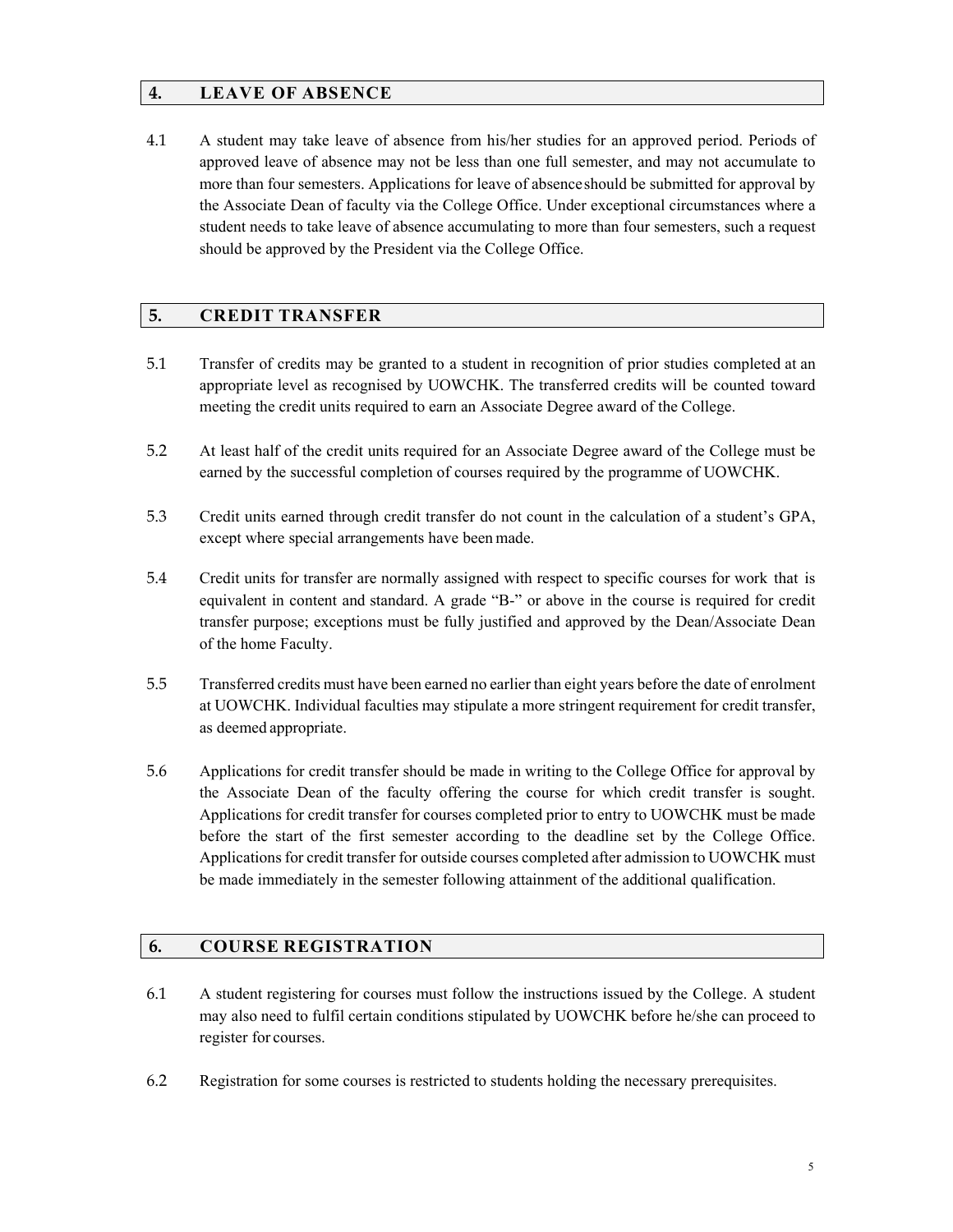- 6.3 The UOWCHK reserves the right to restrict registration for courses, or permit registration only on a priority basis.
- 6.4 A student can add or drop a course during the add/drop period prescribed by the Academic Registry. After the add/drop deadline, requests for late drop of courses will only be approved under exceptional circumstances, and such late requests must be submitted no later than the end of the teaching period for the relevant semester/term for approval by the Associate Dean of the course-offering faculty.
- 6.5 For approved late drop cases, a student will be assigned an X grade representing the late drop of the course and the X grade will be shown on his/her academic transcript.
- 6.6 A student intending not to register for any courses in a semester but who will subsequently continue his/her study should apply for a leave of absence no later than the end of the course add/drop period.
- 6.7 A student will be restricted from registration for a course when he/she has earned credit units for an exclusive course.
- 6.8 A student who has met all the requirements to graduate from a programme or reached his/her maximum period of study cannot register for further courses in subsequent semesters/terms.

### **7. MAXIMUM AND MINIMUM STUDY LOAD**

- 7.1 In each semester, a full-time student must register for courses summing to a total of at least 12 credit units, and for not more than 18 credit units; and a part-time student must register for courses summing to a total of no more than 11 credit units.
- 7.2 In the Summer Term, a student may register for courses but the total load must not exceed seven credit units.
- 7.3 Except where special arrangements are made for his/her programme, a student seeking an exception from the credit load limit stated in AR7.1 or AR7.2 should apply in writing to the Associate Dean of faculty.

#### **8. MAXIMUM PERIOD OF STUDY**

- 8.1 A student shall, irrespective of his/her mode of study, complete all programme requirements within the following stipulated maximum period of study, inclusive of programme transfer, immediate readmission to a different programme following termination, any periods of leave of absence, and suspension of studies, unless approval is given by the Examination Board on exceptional grounds:
	- Associate Degree programmes: two times the normal study period for the respective programme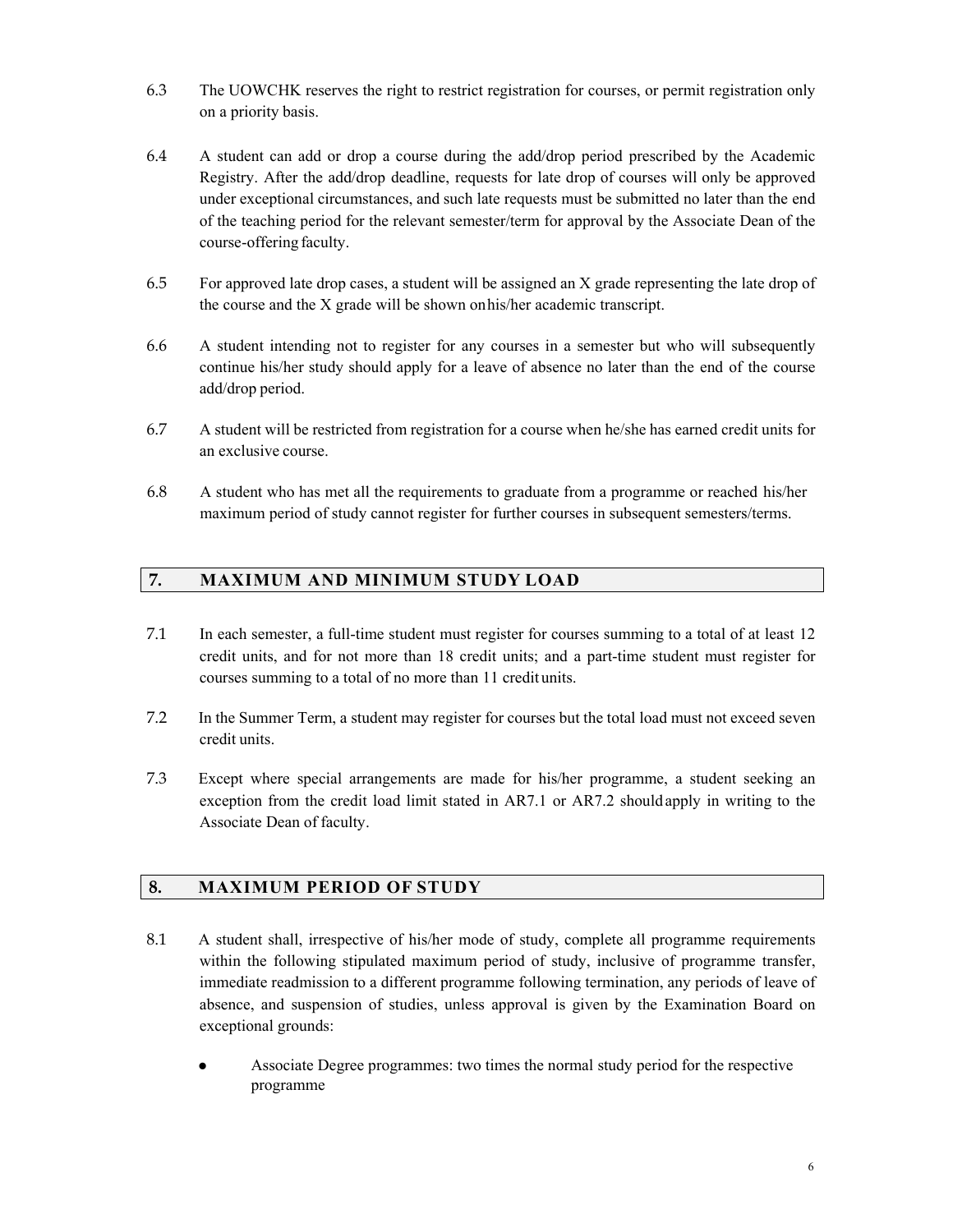- 8.2 If a student applies for programme transfer involving a change of study mode, the new maximum period of study will be calculated on a pro-rata basis as determined by UOWCHK.
- 8.3 A student who cannot complete all programme requirements for graduation within the maximum study period will be required to discontinue his/her studies.
- 8.4 Requests for extension of study beyond the maximum study period will not be granted unless approval is given by the Examination Board on exceptional grounds.
- 8.5 A student whose study has been discontinued due to expiry of the maximum period of study is not allowed readmission to the same programme.
- 8.6 If a student is readmitted to the same programme after study withdrawal or termination of study (but has not exceeded the maximum period of study), his/her previous period of study should be counted in the calculation of the student's maximum period of study.

## **9. GRADING OF COURSES**

| Grade |     | <b>Grade Point Grade Definitions</b> |                                                                                                                                                                                                                                                                                                                                                                                                                                                                                  |  |
|-------|-----|--------------------------------------|----------------------------------------------------------------------------------------------------------------------------------------------------------------------------------------------------------------------------------------------------------------------------------------------------------------------------------------------------------------------------------------------------------------------------------------------------------------------------------|--|
| $A+$  | 4.3 | Excellent                            | An Excellent grade is awarded for performance that                                                                                                                                                                                                                                                                                                                                                                                                                               |  |
| A     | 4.0 |                                      | provides evidence of a superior level of attainment of<br>the relevant course learning outcomes, demonstrating                                                                                                                                                                                                                                                                                                                                                                   |  |
| A-    | 3.7 |                                      | the attributes of a good grade plus (as applicable):                                                                                                                                                                                                                                                                                                                                                                                                                             |  |
|       |     |                                      | comprehensive mastery of theoretical<br>knowledge and the ability to fully integrate<br>theory with practice<br>skills to present and evaluate information for<br>planning and investigative purposes<br>appreciation of the implications of major<br>socio-political, cultural and economic issues<br>demonstrate a strong sense of responsibility,<br>civic values, innovativeness and creativity in<br>both group and independent work<br>most answers correct in assessments |  |
| $B+$  | 3.3 | Good                                 | A Good grade is awarded for performance that                                                                                                                                                                                                                                                                                                                                                                                                                                     |  |
| B     | 3.0 |                                      | provides evidence of a high level of attainment of the<br>relevant course learning outcomes, demonstrating the                                                                                                                                                                                                                                                                                                                                                                   |  |
| В-    | 2.7 |                                      | attributes of a fair grade plus (as applicable):                                                                                                                                                                                                                                                                                                                                                                                                                                 |  |
|       |     |                                      | solid understanding of theoretical knowledge<br>and the ability to synthesise<br>good command of skills of presenting and<br>evaluating information for planning and<br>investigative purposes<br>sound understanding of major socio-political,<br>cultural and economic issues                                                                                                                                                                                                  |  |

9.1 Courses are graded according to the following schedule: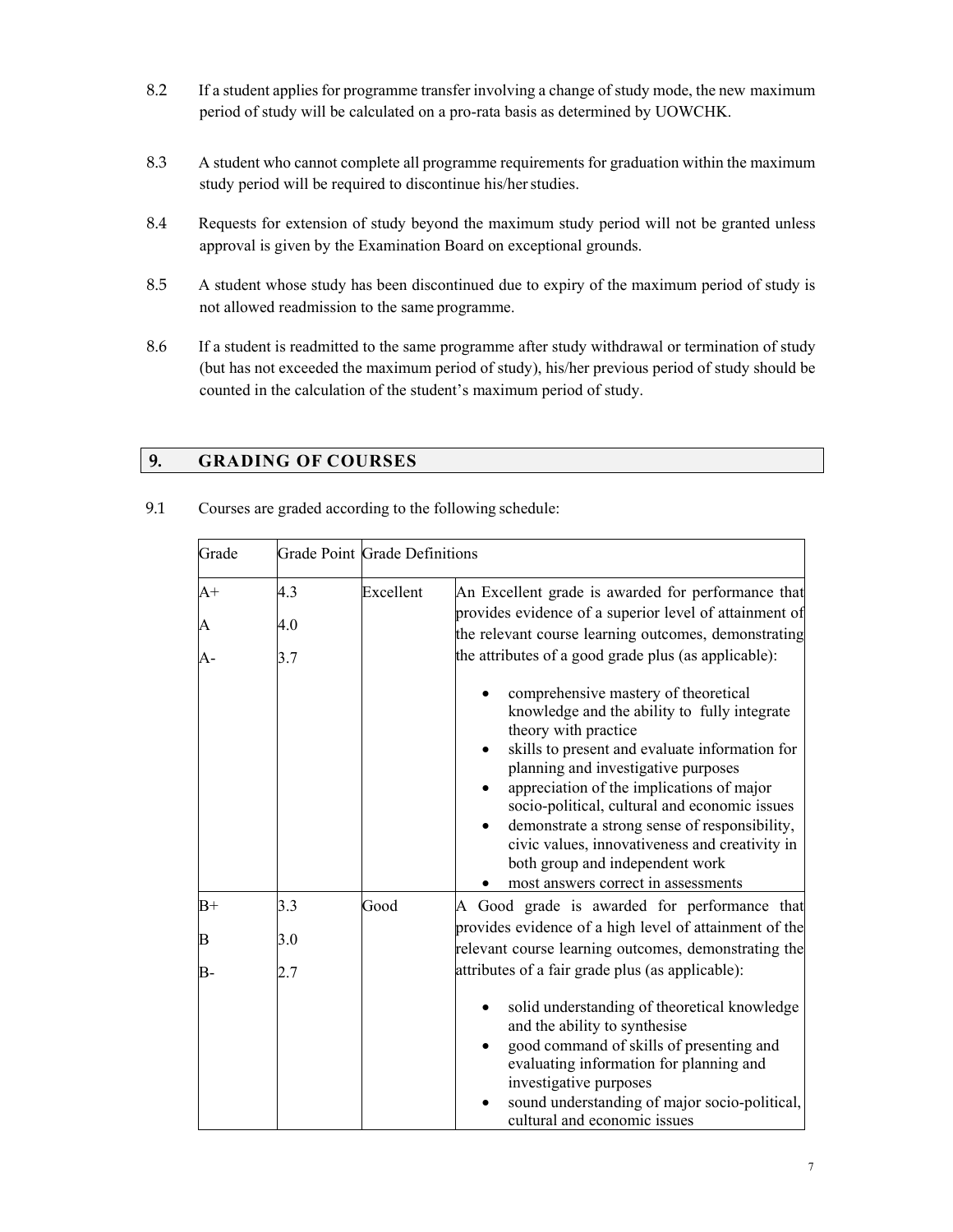|                                 |     |            | sense of responsibility in both group and<br>independent work<br>many answers correct and some incorrect in<br>assessments                                                                                                                                                                                                                                                                                                            |
|---------------------------------|-----|------------|---------------------------------------------------------------------------------------------------------------------------------------------------------------------------------------------------------------------------------------------------------------------------------------------------------------------------------------------------------------------------------------------------------------------------------------|
| $C+$                            | 2.3 | Fair       | A Fair grade is awarded for performance that provides                                                                                                                                                                                                                                                                                                                                                                                 |
|                                 | 2.0 |            | evidence of a satisfactory level of attainment of the<br>relevant course learning outcomes, demonstrating (as                                                                                                                                                                                                                                                                                                                         |
|                                 | 1.7 |            | applicable):                                                                                                                                                                                                                                                                                                                                                                                                                          |
|                                 |     |            | knowledge, understanding and application of<br>fundamental theories in the field of study<br>command of basic skills of presenting and<br>evaluating information for planning and<br>investigative purposes<br>basic understanding of major socio-political,<br>cultural and economic issues<br>a commitment to ethical practice appropriate<br>to the discipline<br>a combination of correct and incorrect<br>answers in assessments |
| D                               | 1.0 | Marginal   | A Marginal grade is given for performance that<br>provides evidence for a barely adequate level of<br>attainment of the relevant course learning outcomes to<br>enable the student to progress without repeating the<br>course                                                                                                                                                                                                        |
| F                               | 0.0 | Inadequate | An Inadequate grade is given for performance that<br>does not provide any evidence of attainment of the<br>relevant course learning outcomes.                                                                                                                                                                                                                                                                                         |
| $P$ (for P-F<br>course<br>only) |     | Pass       | A Pass grade is given for performance that provides<br>sufficient evidence of attainment of the relevant course<br>learning outcomes.                                                                                                                                                                                                                                                                                                 |

# **OPERATIONAL GRADES**

| <b>IP</b>  | In Progress | An IP grade is shown where a student will register for the same<br>course in the subsequent semester/term to complete the<br>assessment of the course.                                                                                                                                                                                                                                                                                                                                                                                    |
|------------|-------------|-------------------------------------------------------------------------------------------------------------------------------------------------------------------------------------------------------------------------------------------------------------------------------------------------------------------------------------------------------------------------------------------------------------------------------------------------------------------------------------------------------------------------------------------|
| Incomplete |             | A grade of Incomplete may be granted (1) where there are<br>extenuating circumstances that have prevented a student from<br>completing required work, or attending the examination; (2) at<br>the discretion of the Assessment Panel. Where an "I" grade is<br>assigned, the Assessment Panel may approve a schedule for the<br>completion of work, or a supplementary examination. An<br>alternative grade should be assigned no later than four weeks<br>after the "I" grade is first reported or as soon as practicable<br>thereafter. |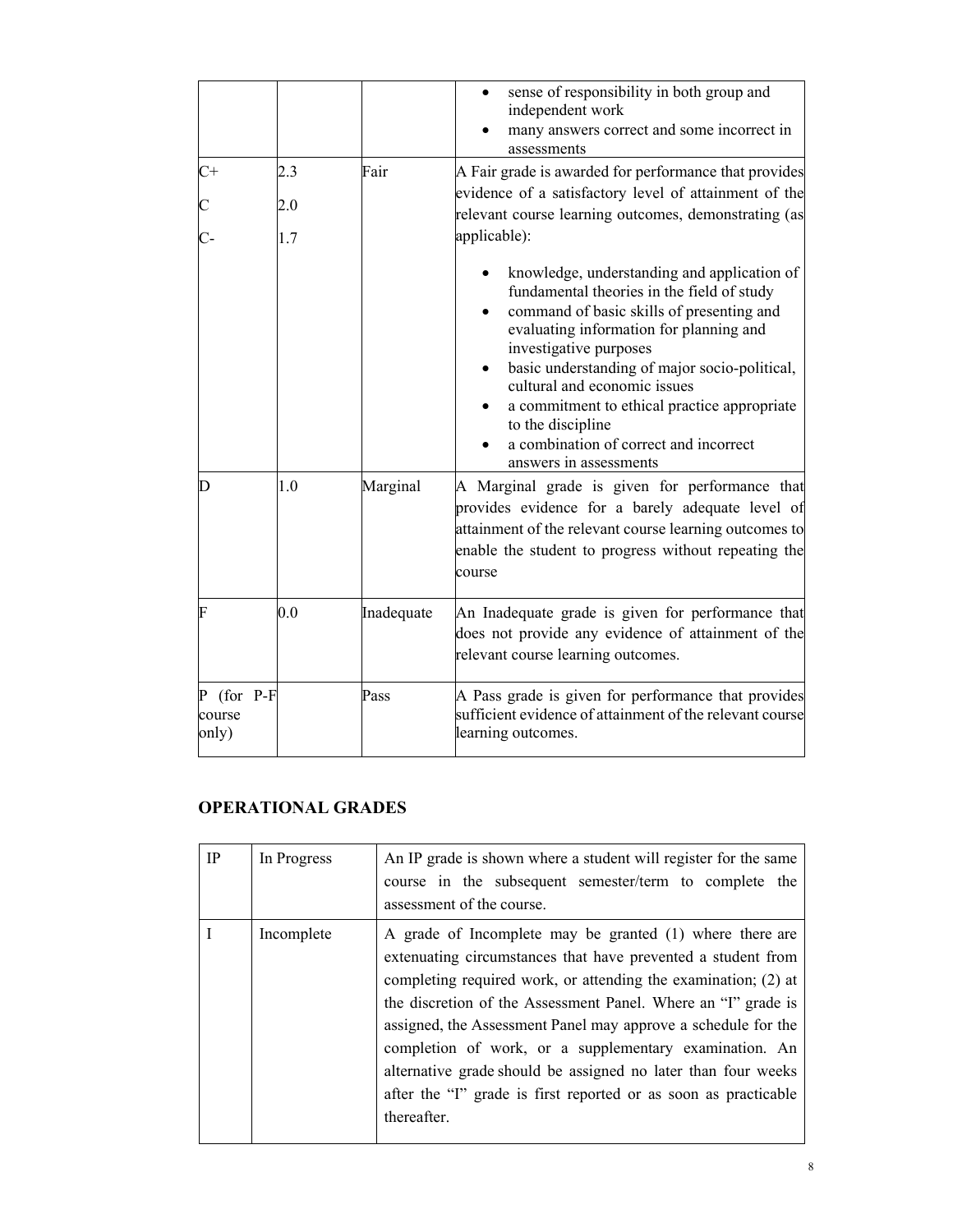| TR | Credit Transfer | Assigned when a student is granted transferred credits for the                                                                                     |  |  |
|----|-----------------|----------------------------------------------------------------------------------------------------------------------------------------------------|--|--|
|    |                 | course.                                                                                                                                            |  |  |
| Z  | Exemption       | Assigned when a student is exempted from the course.                                                                                               |  |  |
| X  | Late Drop       | Assigned when a student is permitted to drop the course after the<br>add/drop deadline.                                                            |  |  |
| WD | Withdrawn       | Assigned when a student has registered for the course in a<br>semester/term and subsequently submitted a notification of<br>withdrawal of studies. |  |  |

- 9.2 Unless otherwise specified, the minimum grade to progress without repeating the course is D. Failure to achieve the minimum grade is regarded as failing the course.
- 9.3 A student assigned a grade of D or better, or a Pass grade in a pass-fail course, earns credit units for the course. Grades of F, IP, I, Z, X and WD do not earn credit units.
- 9.4 Grades of P, IP, I, TR, Z, X and WD are not counted in the calculation of a student's CGPA. Grades of F are counted, unless the fail is recovered under AR12.6.
- 9.5 Grades of P, IP, I, TR, Z, X and WD are not counted in the calculation of a student's SGPA.

### **10. ILLNESS OR OTHER CIRCUMSTANCES RELATED TO ASSESSMENT**

- 10.1 A student who reasonably believes that his/her ability to attend an examination, or in-course assessment with a weighting of 20% or above, has been adversely affected by circumstances beyond his/her control must submit the case, with documentary evidence, to the Course Examiner of the course through the Faculty Office of the course-offering faculty, as soon as possible but no later than 5 working days of the scheduled date for completing the affected examination or assessment. Where assessments for courses offered by more than one faculty are affected, the student should submit separate forms to the Faculty Offices of the course-offering faculties.
- 10.2 The Course Examiner of the concerned course will investigate the case. Only compelling reasons such as illness, hospitalization, accident, family bereavement or other unforeseeable serious personal or emotional circumstances will be considered. The decision of the Course Examiner is final and will be conveyed to the student in writing as soon as possible but no later than 10 working days following receipt of the case.
- 10.3 If the case is justified and substantiated, the decision will be conveyed to the Assessment Panel which will determine whether to offer the student a make-up examination or coursework or other alternative assessment. The Assessment Panel may also adjust the grade of the student if deemed appropriate. The course-offering faculty will convey the Assessment Panel's decision on the make-up arrangements to the student in writing as soon as possible.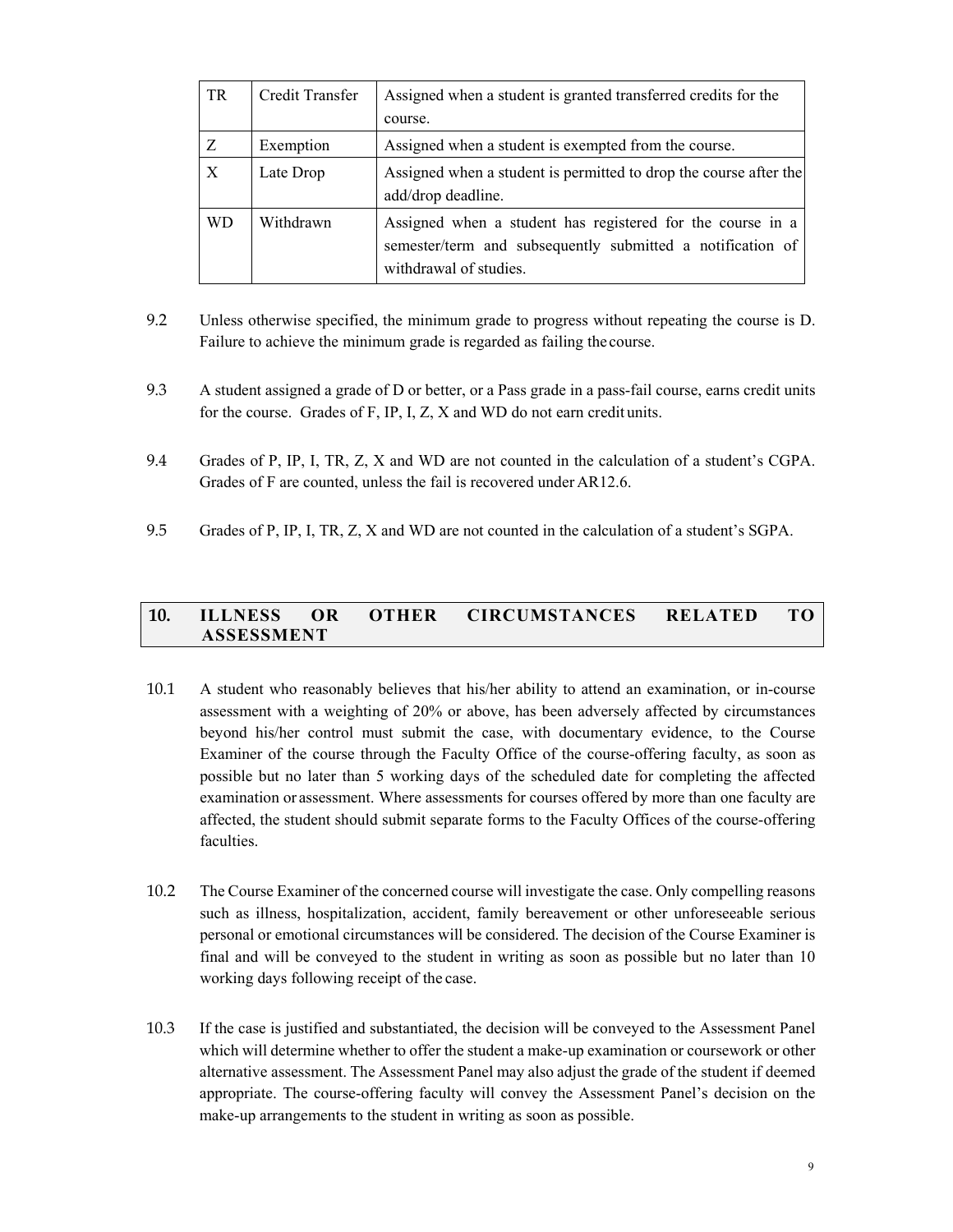10.4 For in-course assessment with a weighting of 19% or below, the student should approach the Course Examiner directly within 5 working days of the scheduled date for completing assessment. The Course Examiner will decide, based on the documentary evidence submitted by the student, whether to grant a make-up or other alternative assessment to the student. Only compelling reasons such as illness, hospitalization, accident, family bereavement or other unforeseeable serious personal or emotional circumstances will be considered.

### **11. REVIEW OF COURSE GRADES**

11.1 Requests for review of course grades are governed by AR11.

#### Informal Resolution

- 11.2 For review of course grades via informal resolution, the Course Examiner will consider requests on grounds of administrative error in recording or calculating the marks or result, or other circumstances that impact the course grade awarded.
- 11.3 A student should contact the Course Examiner within 5 working days of the announcement of grades by UOWCHK with a view to resolving the matter informally.
- 11.4 If a revision to the student's course grade is considered necessary, the Course Examiner should make a recommendation to amend the grade and seek the endorsement of the Chair of the Assessment Panel. Any grades thus amended will be reported to the Assessment Panel at its next meeting.
- 11.5 The decision on the informal review will be communicated to the student by the Course Examiner no later than 13 working days following the announcement of grades by UOWCHK.
- 11.6 Other than disagreement with the academic judgement of Course Examiners which does not constitute valid grounds for formal review by virtue of AR 11.7, if the student's concerns regarding course grades as stipulated in AR 11.2 cannot be resolved by informal means, the student may seek resolution via the formal procedures outlined below. However, informal review is not a pre-requisite for the formal procedures.

#### Formal Procedures for Review

- 11.7 Disagreement with the academic judgement of Course Examiners does not constitute a valid ground for formal review. For formal review of course grades, only requests with the following grounds will be considered:
	- (i) there has been a procedural irregularity in the assessment process; for example, the assessment was not conducted in accordance with the Academic Regulations or with the arrangement prescribed for the course;
	- (ii) there exist circumstances that impacted the course grade awarded and that the student was unable to bring them to the attention of the Course Examiner prior to the assessment for valid reasons.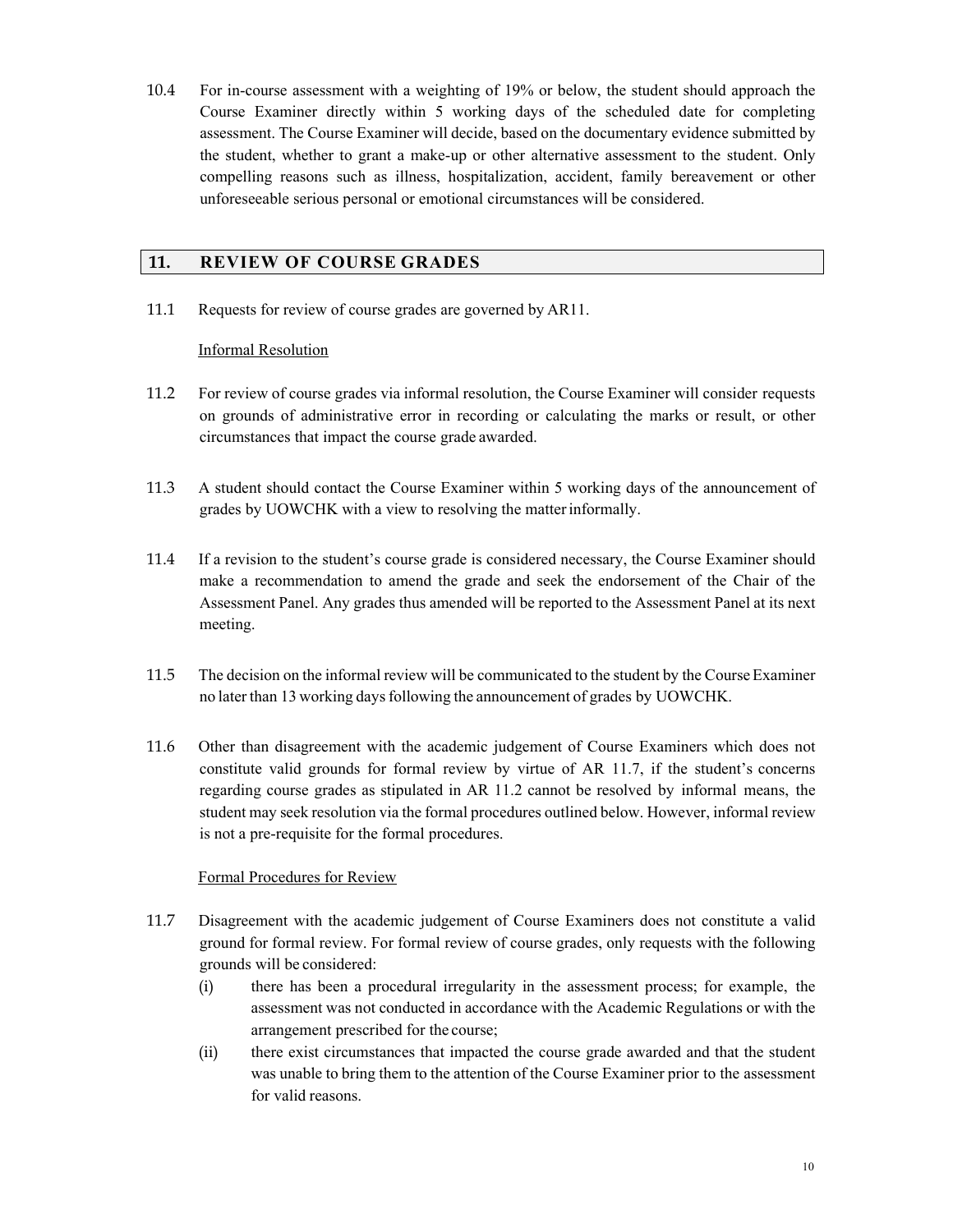- 11.8 Any request for review of course grades must be made in writing to the Associate Dean of the faculty offering the course within 22 working days of the announcement of grades by UOWCHK. The written application must:
	- (i) state the grounds on which the request for review is made;
	- (ii) include a description of the relevant facts; and
	- (iii) provide supporting evidence.
- 11.9 Upon receipt of the formal request for review, the Associate Dean of faculty will determine whether or not a *prima facie* case for review has been established. If, in the view of the Associate Dean of faculty, there is no *prima facie* case, then the request will be dismissed and the decision conveyed to the student no later than 32 working days following the announcement of grades by UOWCHK. The decision of the Associate Dean of faculty to dismiss the request is final.
- 11.10 If, in the view of the Associate Dean of faculty, there is a *prima facie* case, then he/she will refer the matter to the Faculty Grade Review Committee for consideration. The Committee may interview the student and staff members concerned. If the student does not show up for the interview, the Committee will consider the student's request for formal review of course grade on the basis of the information and documents provided by the student and other information available to the Committee. The Committee will record its proceedings and resolutions.
- 11.11 If the Committee determines that the case is substantiated, the decision will be conveyed to the Assessment Panel to decide on the action to be taken. The Assessment Panel will report back to the Faculty Grade Review Committee any decisions taken on cases referred via this procedure.
- 11.12 The decision on the formal review will be communicated in writing to the student by the Associate Dean of faculty with a brief statement of the reasons for the decision. The decision should be conveyed to the student no later than 54 working days following the announcement of grades by UOWCHK.

#### Appeal Procedures

- 11.13 Formal requests for review of course grades should normally be resolved at the faculty level. A student may only appeal against the decision of the Faculty Grade Review Committee on the basis of procedural irregularity in the review process within 10 working days following receipt of the decision on the formal review. A student may submit an appeal in writing to the Vice President (Academic). The appellant should clearly indicate the grounds for appeal, and provide evidence in support of the appeal. The Vice President (Academic) will determine whether or not a *prima facie* case for appeal has been established. If, in the view of the Vice President (Academic), there is no *prima facie* case, then the appeal will be dismissed and the decision conveyed to the student normally no later than 10 working days following receipt of the appeal. The decision of the Vice President (Academic) to dismiss an appeal is final.
- 11.14 If, in the view of the Vice President (Academic), there is a *prima facie* case, he/she will refer the matter to a College Academic Review Committee for consideration.
- 11.15 If the College Academic Review Committee determines that the case is substantiated, the decision will be conveyed to the Assessment Panel to decide the actions to be taken. The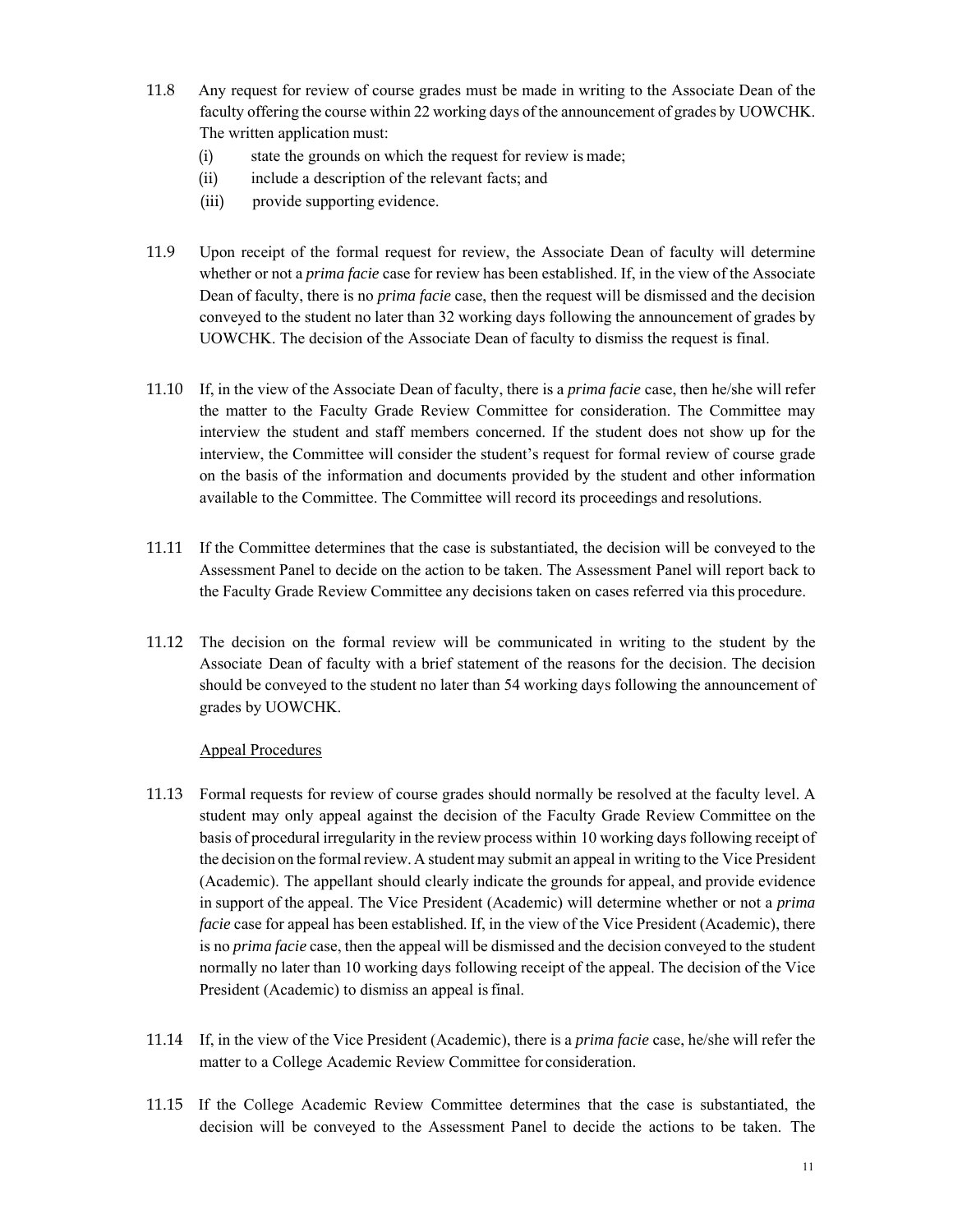Assessment Panel will report back to the College Academic Review Committee any decisions taken on cases referred via this procedure.

- 11.16 The College Academic Review Committee should record its proceedings and resolutions. The decision on the appeal will be conveyed to the student in writing normally no later than 27 working days following receipt of the appeal case by the Vice President (Academic) and is final.
- 11.17 The Faculty Grade Review Committees will submit a report of formal requests for review of course grades considered to the Academic Board annually. The College Academic Review Committee will submit an annual report to the Academic Board on all appeal cases received by the College Academic Review Committee.

## **12. ACADEMIC STANDING**

#### Academic Standing

12.1 Academic standing provides an indicator of students in academic difficulty needing academic advising and extra help. The four levels of academic standing are defined as follows:

| <b>Standing</b>              | <b>Definitions</b>                                                                                                                                                                                                                                                                                                                                                                                                                                                                                                                                                                                                       |
|------------------------------|--------------------------------------------------------------------------------------------------------------------------------------------------------------------------------------------------------------------------------------------------------------------------------------------------------------------------------------------------------------------------------------------------------------------------------------------------------------------------------------------------------------------------------------------------------------------------------------------------------------------------|
| <b>Satisfactory Progress</b> | Student is making satisfactory academic progress.                                                                                                                                                                                                                                                                                                                                                                                                                                                                                                                                                                        |
| Academic Warning             | The student's academic performance has been unsatisfactory,<br>or his/her overall academic average is below minimum<br>requirements. A student on warning is asked to seek academic<br>advice from his/her programme advisor.                                                                                                                                                                                                                                                                                                                                                                                            |
| Academic Probation           | The student's academic performance has been extremely<br>unsatisfactory, or his/her overall academic average has<br>continued to be below the minimum requirements for<br>graduation. A student on Academic Probation will be<br>assigned an academic advisor by his/her home faculty and<br>will not be permitted to register for courses in the following<br>semester without the approval of the academic advisor. The<br>home faculty may also require a student on Academic<br>Probation to take a reduced study load and/or to fulfil specific<br>conditions such as GPA attainments in the following<br>semester. |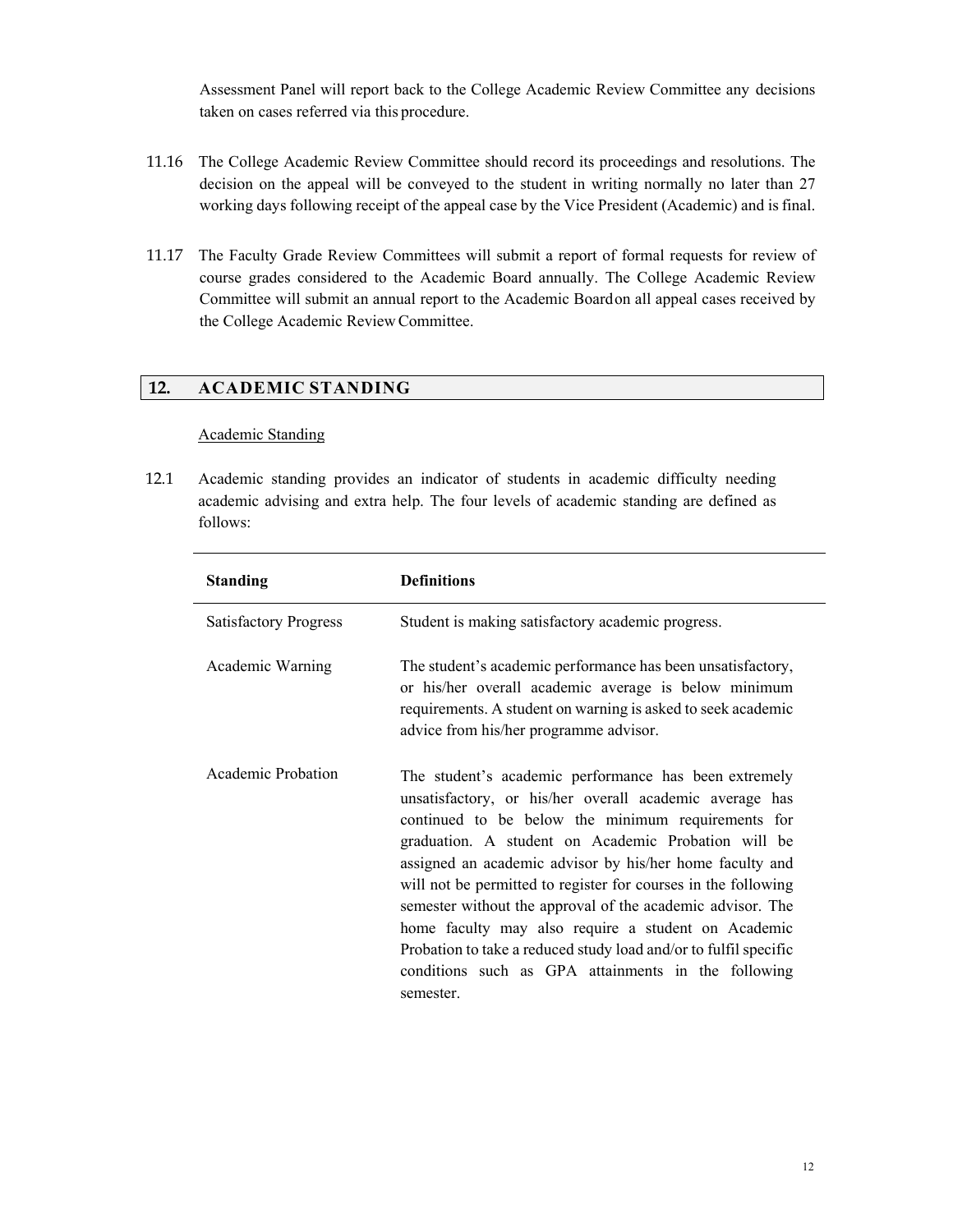| Academic Suspension | A student who cannot benefit from course registration in the   |
|---------------------|----------------------------------------------------------------|
|                     | next semester/term may be suspended for an approved period     |
|                     | of not less than one semester. Academic Suspension is          |
|                     | designed to provide the student with an opportunity to resolve |
|                     | the problems that are preventing him/her from making           |
|                     | academic progress. On return from his/her suspension, the      |
|                     | student may be given the opportunity for one additional        |
|                     | course repeat in each failed course to recover failure(s).     |
|                     |                                                                |

- 12.2 The following standing is used for operational purposes:
	- Review A temporary status indicating that a student's performance is unsatisfactory and has been referred to the student's home faculty for determining if a decision on academic standing needs to be made.
- 12.3 The decision of an academic standing will be determined at the end of a semester for students who are in academic difficulty and have taken courses to a total of more than three credit units on the basis of their last academic standing (if any) and the GPAs attained at the time when the decision is made. Detailed rules are as follows:

| Last Academic         | GPAs attained at the time of decision |     |                | Academic/                   |
|-----------------------|---------------------------------------|-----|----------------|-----------------------------|
| Standing              | <b>SGPA</b>                           |     | <b>CGPA</b>    | <b>Operational Standing</b> |
|                       | 1.70 to $4.3$                         | and | 1.70 to $4.3$  | Satisfactory progress       |
| Satisfactory progress | $1.00 \text{ to } 1.69$               | and | 1.00 to $4.3$  | Academic warning            |
|                       | $0$ to $0.99$                         | or  | $0$ to $0.99$  | Review                      |
|                       | 1.70 to $4.30$                        | and | 1.70 to $4.30$ | Satisfactory progress       |
| Academic warning      | 1.70 to $4.30$                        | and | 0 to 1.69      | Academic warning            |
|                       | 0 to $1.69$                           | and | Any            | Review                      |
| Academic Probation/   | 1.70 to $4.30$                        | and | 1.70 to $4.30$ | Satisfactory progress       |
| Academic suspension   | 0 to 1.69                             | or  | 0 to 1.69      | Review                      |

- 12.4 In making decisions on a student's academic standing, the Examination Board has the right, upon the recommendation of the student's home faculty, to make exceptions from the above rules.
- 12.5 If so required by the Examination Board, an academic standing decision may also be specially determined for a particular student at the end of the Summer Term.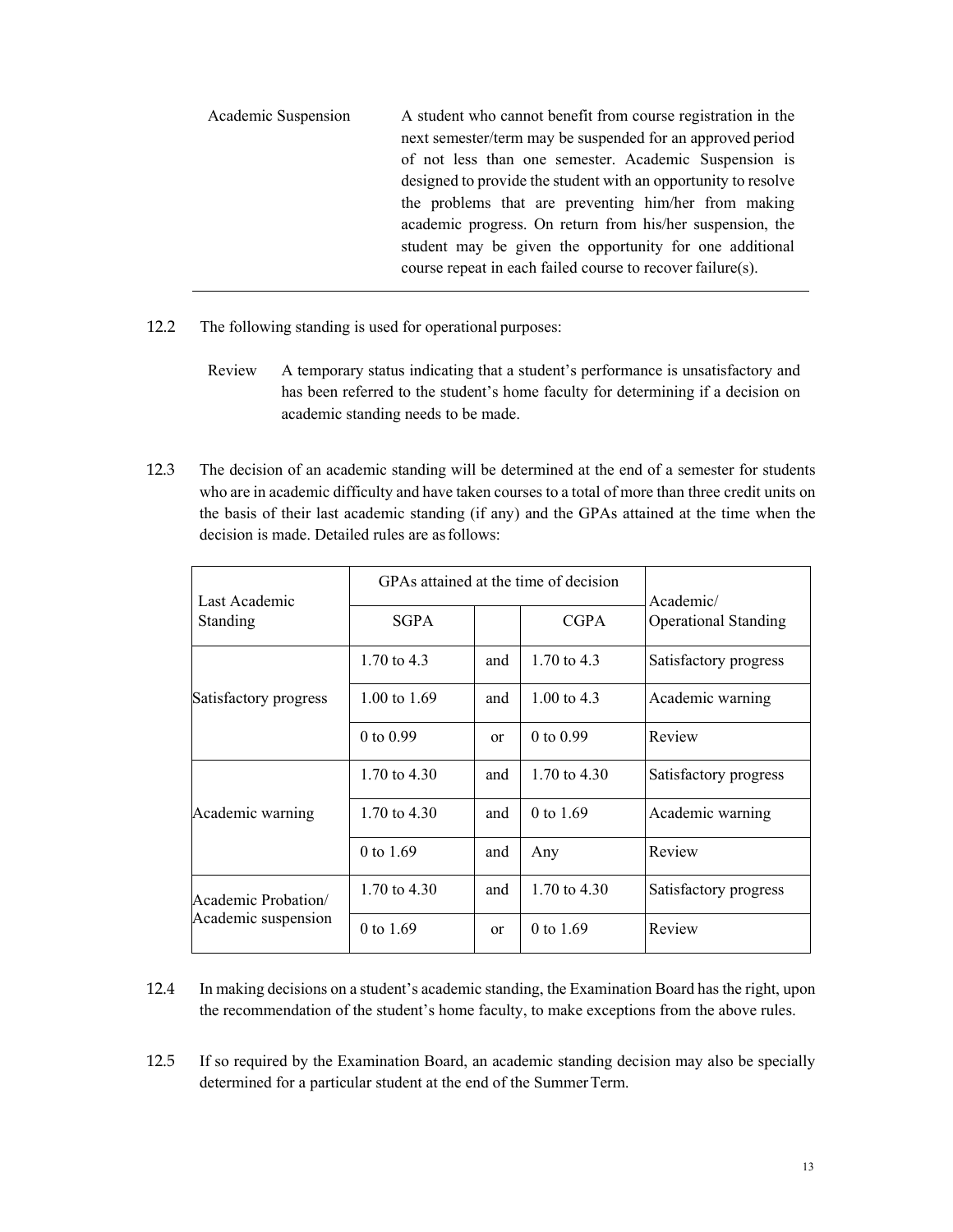#### Repeating Courses to Improve Grades

12.6 Unless otherwise specified, a student may repeat a course, or an equivalent course, to recover a failure or to improve a course grade of D, subject to the concerned faculty's course offering schedule and availability. Only two repeat attempts may be permitted during the study of one programme. Students studying the same course on re-admission basis are allowed another maximum of two repeat attempts. Course grades for all attempts will appear on the student's transcript, but only the final grade earned will be included in the calculation of the student's CGPA. Throughout the study of one programme, no repeat attempt is permitted for a course with a grade C- or above.

#### President's List

12.7 At the end of Semester A and Semester B, or for part-time students on the completion of the second of these two semesters, a student's GPAs are calculated. Where a student over that period has (i) earned 12 credit units or more from courses taken at UOWCHK, (ii) achieved a GPA of 3.70 or above, (iii) not failed any course, and (iv) subject to the President's endorsement, the student is placed on the President's List.

### **13. CONFERMENT AND CLASSIFICATION OF AWARDS**

#### Requirements for College Awards

- 13.1 To be granted an Associate Degree award of the College, a student must successfully complete an Associate Degree programme of UOWCHK, including specific requirements of the named award for which they are registered, general UOWCHK requirements, and faculty requirements, if any. The requirements for awards are set out in the UOWCHK website for each programme.
- 13.2 Credit units earned for courses at a level below the programme level are not normally counted toward requirements for an award.
- 13.3 Where two or more courses are defined as exclusive, the credit units earned for only one of the courses will count toward the requirements for the award.
- 13.4 Under exceptional circumstances where a required course cannot be completed, a "substitute" course may be approved by the Chairman of the Academic Board for a student replacing the required course with another. The approved substitute course can be used to recover a failure for the required course.
- 13.5 UOWCHK may allow credit units earned by students enrolled in a particular programme of UOWCHK to be counted toward the requirements of another programme for which they are enrolled.
- 13.6 A student may be granted an exemption from specific courses based on prior study. Credit units are not earned for an exempted course.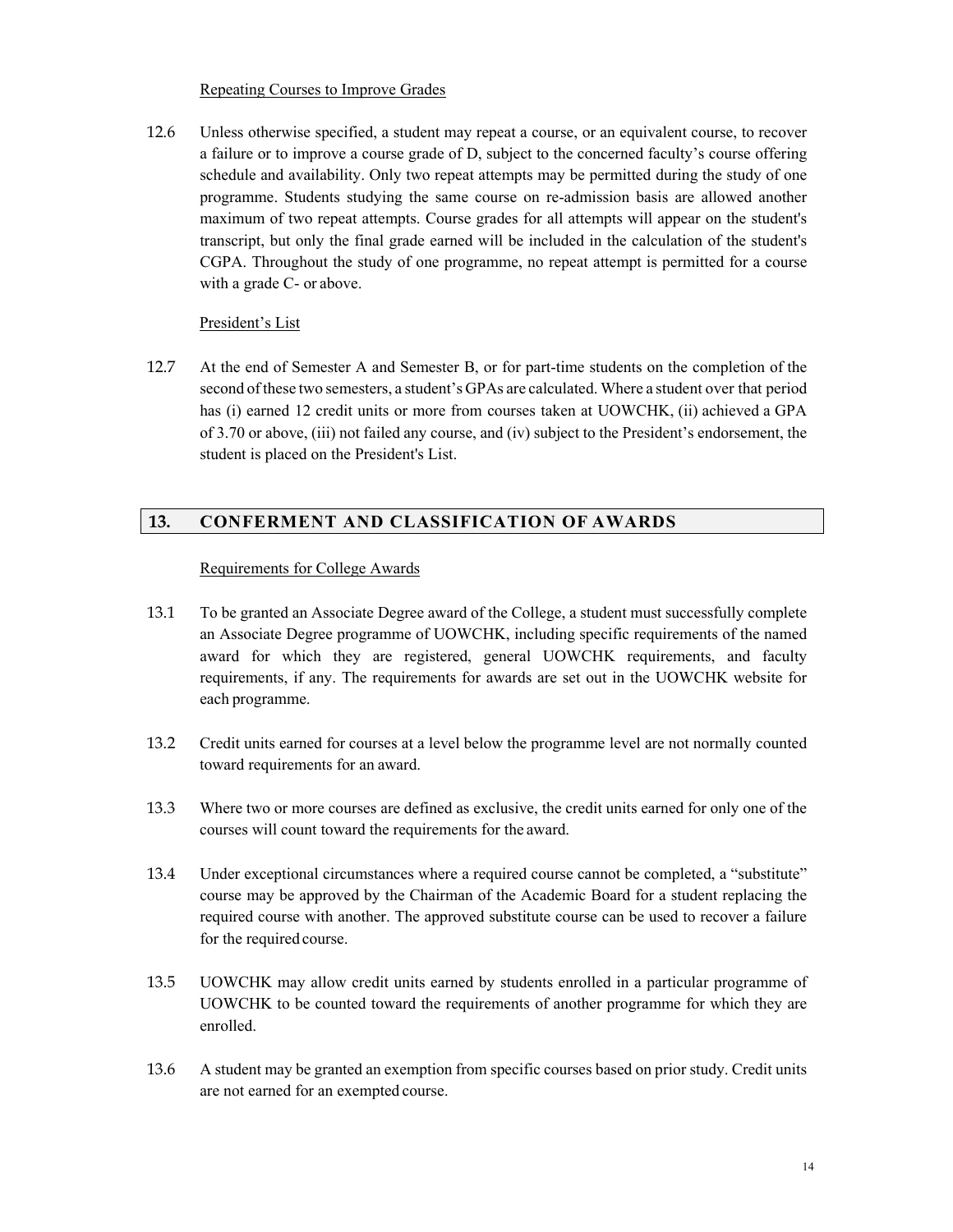- 13.7 A student may be granted an award of Associate Degree only if he/she has achieved a CGPA of 1.70 or above.
- 13.8 A student completing the requirements for an award graduates on the next following graduation date.

Classification of Awards

13.9 The College grants Associate Degree awards with the following classifications:

| Award                   | <b>Classification</b> |
|-------------------------|-----------------------|
| <b>Associate Degree</b> | <b>Distinction</b>    |
|                         | Credit                |
|                         | Pass                  |

13.10 The Associate Degree awards for programmes offered by UOWCHK are classified by the Examination Board, which makes a recommendation to the Academic Board for the conferment of awards.

#### **14. WITHDRAWAL OF STUDIES**

14.1 A student who wishes to withdraw from studies should submit a withdrawal notification to UOWCHK via the College Office. Withdrawal will normally take effect from the date of submission of the notification. However, notification submitted during or after the examination period will take effect only from the following semester/term.

### **15. TERMINATION OF STUDIES**

- 15.1 UOWCHK has the right to terminate a student's study for failure to maintain satisfactory academic progress as determined by the Examination Board or to comply with the policies and procedures of UOWCHK.
- 15.2 The Examination Board may terminate the study of a student under the following circumstances:
	- (i) The student's SGPA is below 1.00 for two consecutive enrolled semesters;
	- (ii) The student's academic progress is unsatisfactory and is unable to meet the conditions stipulated by the home faculty after being put on Academic Probation for two consecutive semesters;
	- (iii)The student fails to pass a required course, or its equivalent/substitute course, after three attempts; or
	- (iv)The student fails to complete all programme requirements for graduation within the approved maximum study period.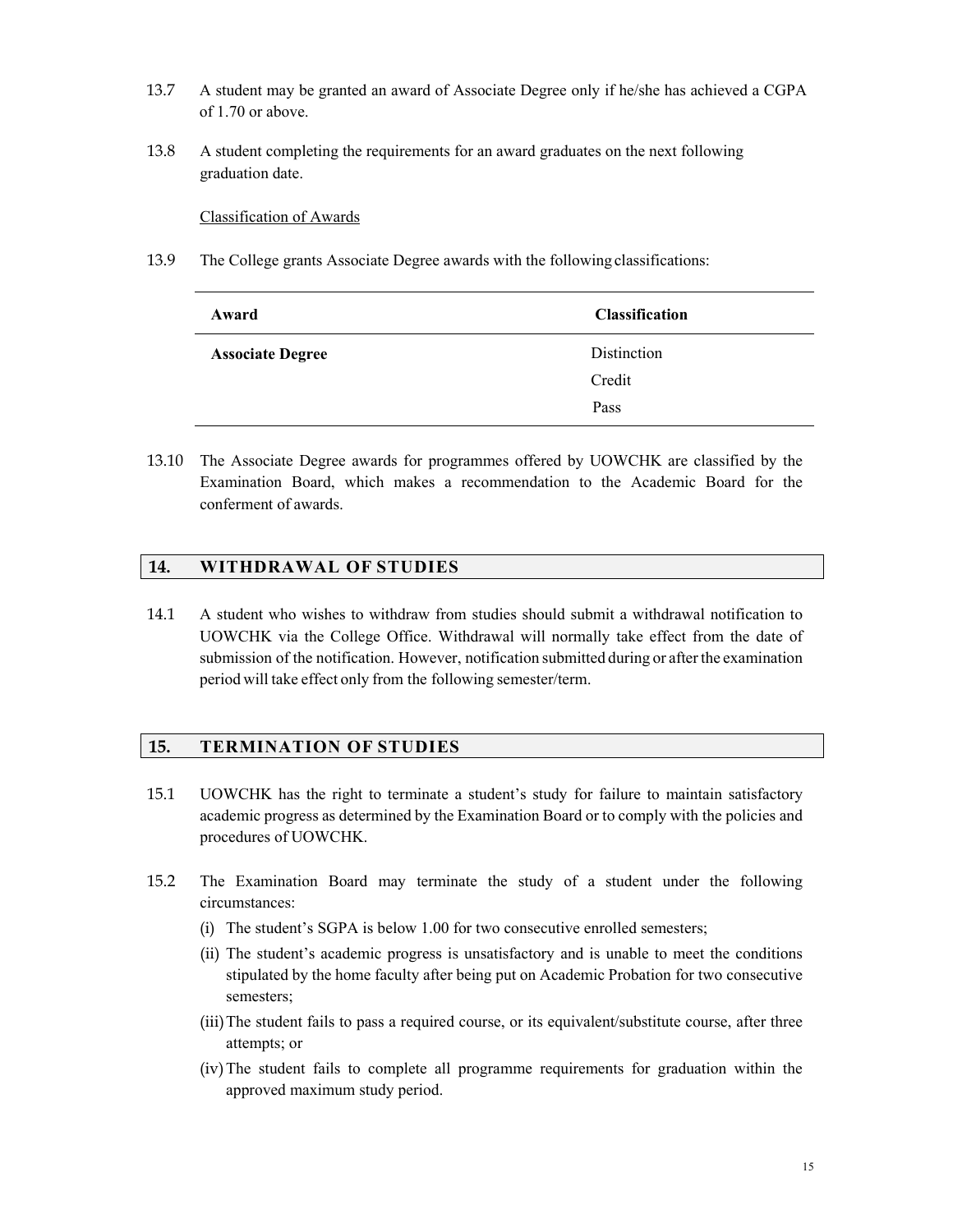15.3 Irrespective of AR15.2, the Examination Board may prescribe any other criteria for terminating a student's study.

### **16. REVIEW OF EXAMINATION BOARD DECISIONS**

16.1 Requests for review of an Examination Board's decision on academic standing or final award are governed by AR16. The academic judgement of the Board shall not be subject to review.

#### Informal Resolution

- 16.2 For review of an Examination Board's decision via informal means, UOWCHK will only consider requests on grounds of administrative error in recording, transcribing or reporting of the result.
- 16.3 A student should attempt to resolve the matter informally by contacting the Programme Leader within 5 working days of the publication of the academic standing or final award by UOWCHK through the Administrative Information Management System. However, informal review is not a pre-requisite for the formal procedure.
- 16.4 If an amendment to the decision on academic standing or award classification is considered necessary, the Programme Leader should make a recommendation via the Associate Dean of faculty to this effect and seek the endorsement of the Chair of the Examination Board. Any Examination Board decision thus amended will be reported to the Examination Board at its next meeting.
- 16.5 The decision on the informal review will be communicated to the student by the Programme Leader no later than 8 working days following receipt of the informal request for review.

#### Formal Procedures for Review

- 16.6 For formal review of an Examination Board's decision, only requests with the following grounds will be considered:
	- (i) there has been a procedural irregularity affecting the Board's decision;
	- (ii) there exist circumstances that impacted the Board's decision that the student was unable to bring to the attention of the Board prior to its deliberations for valid reasons.
- 16.7 A student may submit a formal request in writing to the Vice President (Academic) within 22 working days of the publication of the Examination Board's decision. The application must:
	- (i) state the grounds on which the request for review is made;
	- (ii) include a description of the relevant facts; and
	- (iii)provide supporting evidence.
- 16.8 The Vice President (Academic) will determine whether or not a *prima facie* case for review has been established. If, in the view of the Vice President (Academic), there is no *prima facie* case, then the request will be dismissed and the decision conveyed to the student no later than 10 working days following receipt of the request. The decision of the Vice President (Academic) to dismiss request for review is final.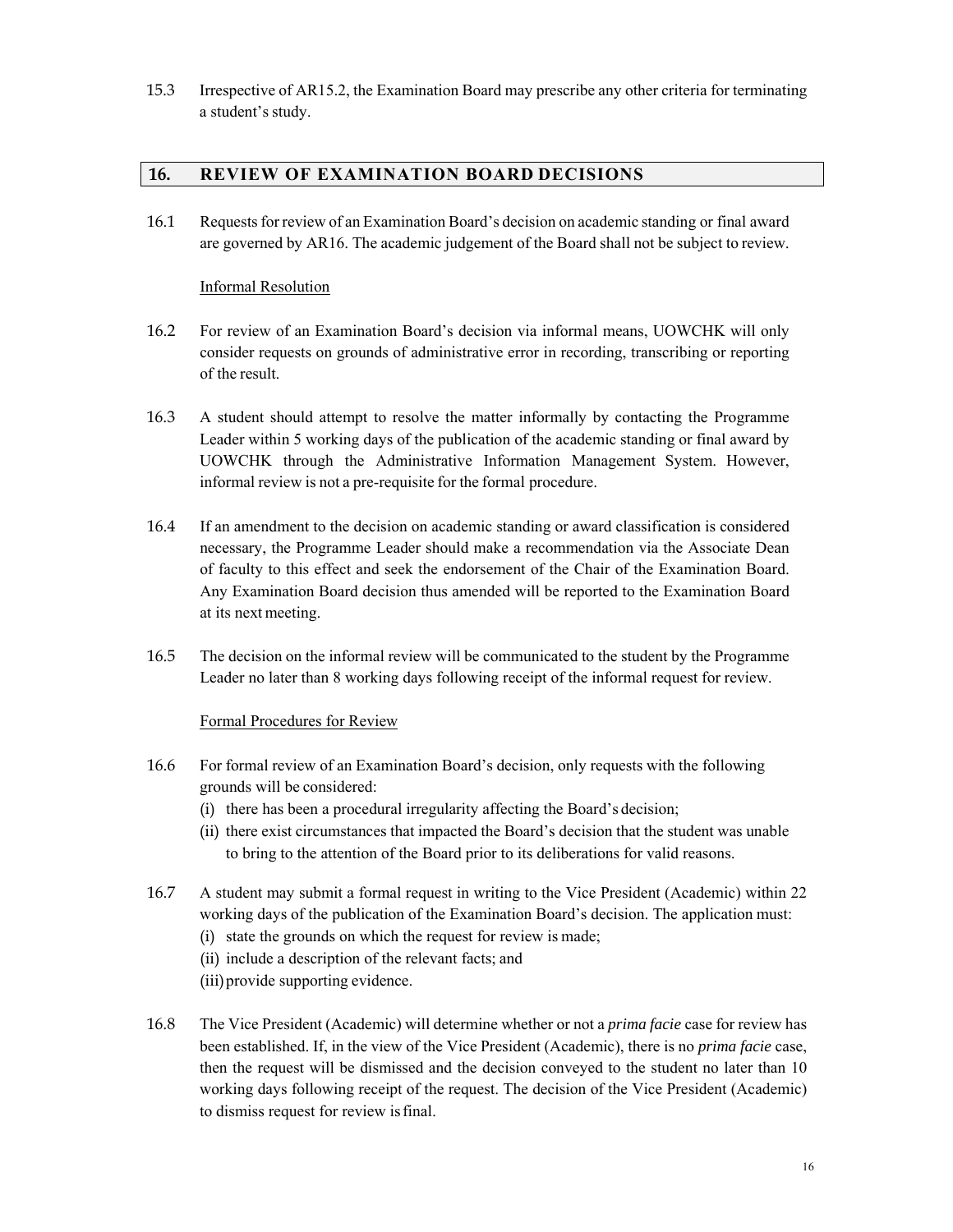- 16.9 If, in the view of the Vice President (Academic), there is a *prima facie* case, he/she will refer the matter to the College Academic Review Committee for consideration. The Committee may interview the student and staff members concerned. If the student does not show up for the interview, the Committee will consider the student's request for formal review of Examination Board's decision on the basis of the information and documents provided by the student and other information available to the Committee. The Committee will record its proceedings and resolutions.
- 16.10 If the College Academic Review Committee determines that the case is substantiated, the decision will be conveyed to the Examination Board. The Examination Board will review the case and decide whether changes to the student's academic standing or award classification are required. The Examination Board will report back to the College Academic Review Committee any decisions taken on cases referred via this procedure.
- 16.11 The decision on the formal review will be conveyed to the student in writing no later than 22 working days following receipt of the formal request for review.

#### Appeal Procedures

- 16.12 Formal requests for review of the Examination Board's decisions should normally be resolved by the College Academic Review Committee. A student may only appeal against the decision of the Committee on the basis of procedural irregularity in the review process. A student may submit an appeal in writing to the President within 10 working days following receipt of the decision regarding the formal review. The appellant should clearly indicate the grounds for appeal, and provide evidence in support of the appeal.
- 16.13 If the President determines that the case is substantiated, the decision will be conveyed to the Examination Board. The Examination Board will review the case and decide whether changes to the student's academic standing or award classification are required. The Examination Board will report back to the President any decisions taken on cases referred via this procedure.
- 16.14 The College Academic Secretary shall record its proceedings and resolutions. The decision on the appeal will be conveyed to the student in writing within 22 working days following receipt of the appeal and is final.
- 16.15 The College Academic Review Committees will submit a report of formal requests for review of Examination Board decisions and of appeal cases received to the Academic Board annually. The President will submit an annual report to the Academic Board on all appeal cases received.

### **17. PROGRAMME TRANSFER**

- 17.1 A student may change from his or her current programme of study to another programme of the same level. To change his or her programme, the student must apply in writing to the College Office following the College procedures for approval. If approved, the change will take effect from the following semester.
- 17.2 Applications are considered only if the following criteria are met:
	- (i) The student should have met the standard entrance requirements of the receiving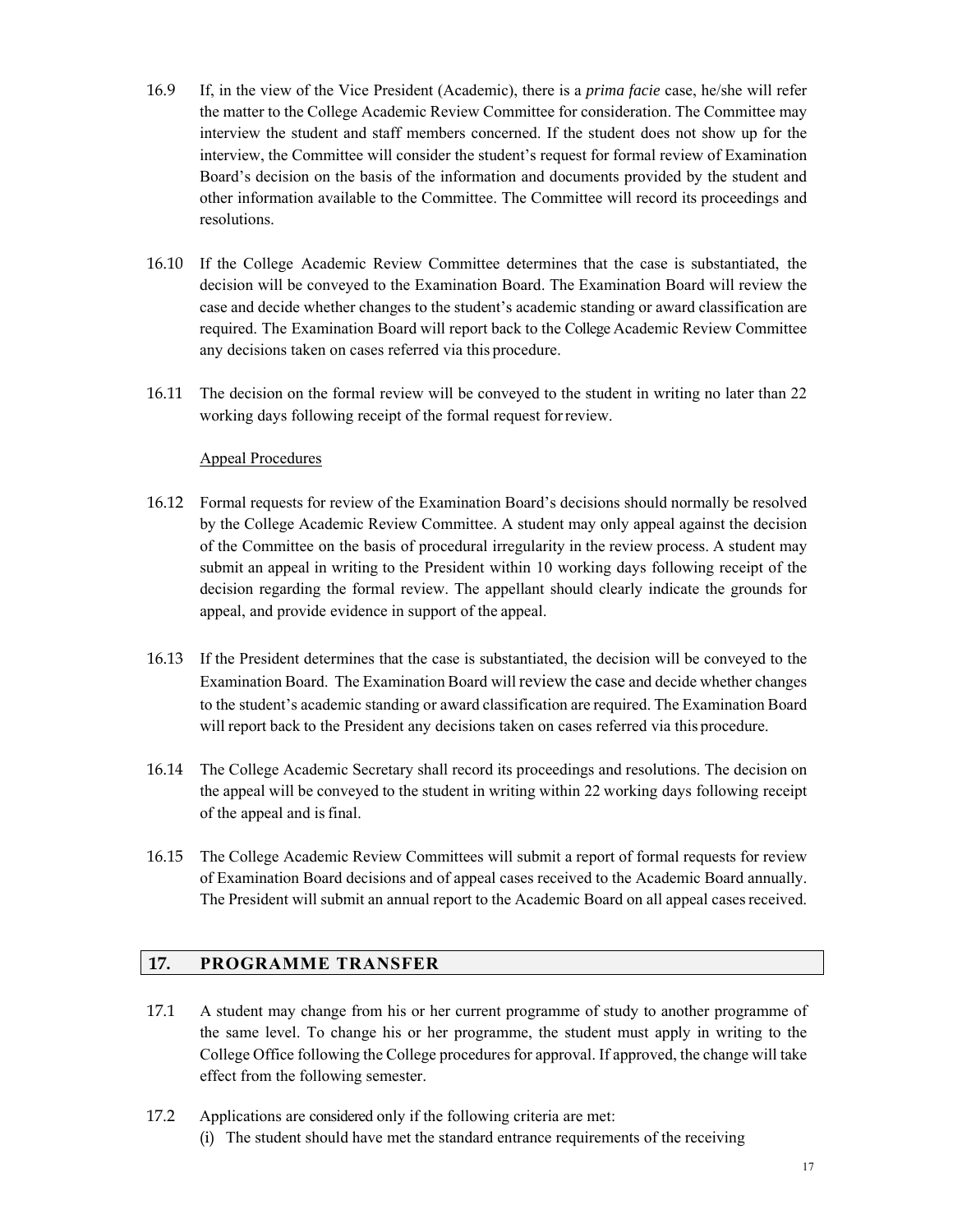programme.

- (ii) The receiving programme must have sufficient capacity to accommodate the student.
- (iii)The student must have a good attendance record and be demonstrably engaged with his/her studies.
- (iv)The student must not have a record of serious misconduct or academic honesty issues during his or her study in the current programme.
- (v) The student must have settled all fees in relation to his or her current programme.
- 17.3 If the application is approved, the student's previous GPA will be handled as follows:
	- (i) The results of the core and generic courses of the current programme which do not exist in the curriculum of the receiving programme will be dropped from the calculation of the CGPA of the receiving programme.
	- (ii) The results of the core and generic courses shared in the current and the receiving programmes and General Education courses and those courses taken to fulfil English and Chinese language requirements with grade B or above will be included in the calculation of CGPA of the receiving programme. For courses with grade B- or below, the student will have the options to have the results included in or excluded from the calculation of the CGPA for the receiving programme; in the latter case, the credits and grades achieved in those courses will be annulled, and the student concerned will have to re-take those excluded course(s) and satisfactorily complete the assessments to fulfil graduation requirements, with no capping on grades to be attained.
- 17.4 Students transferred to any programme will start with an academic status of "satisfactory progress".
- 17.5 Upon transfer to the new programme, the student may retake the same course(s) for which he or she has failed twice in the previous programme, subject again to another maximum of two repeat attempts but within the maximum period of study allowed for the completion of all programme requirements (refer to AR8.1).

#### **18. RE-ADMISSION**

- 18.1 Former associate degree students of the College whose studies were discontinued either due to study withdrawal or termination by the College may apply for re-admission to the College by submitting a new application for admission.
- 18.2 Students whose studies at the College have stopped due to termination by the College or selfwithdrawal may apply for admission to any other programme of the College without time constraint. However, a student who withdrew from a programme or was terminated from the programme due to academic reasons may only apply for re-admission to the same programme no earlier than nine months after the withdrawal/termination.
- 18.3 A student admitted to a new programme may apply for transfer of credits earned in his or her previous programme according to AR5.
- 18.4 A student re-admitted to the same programme will have the previous results of courses with grade B or above included in the calculation of CGPA. For courses with grade B- or below, the student will have the options to have the previous results included in or excluded from the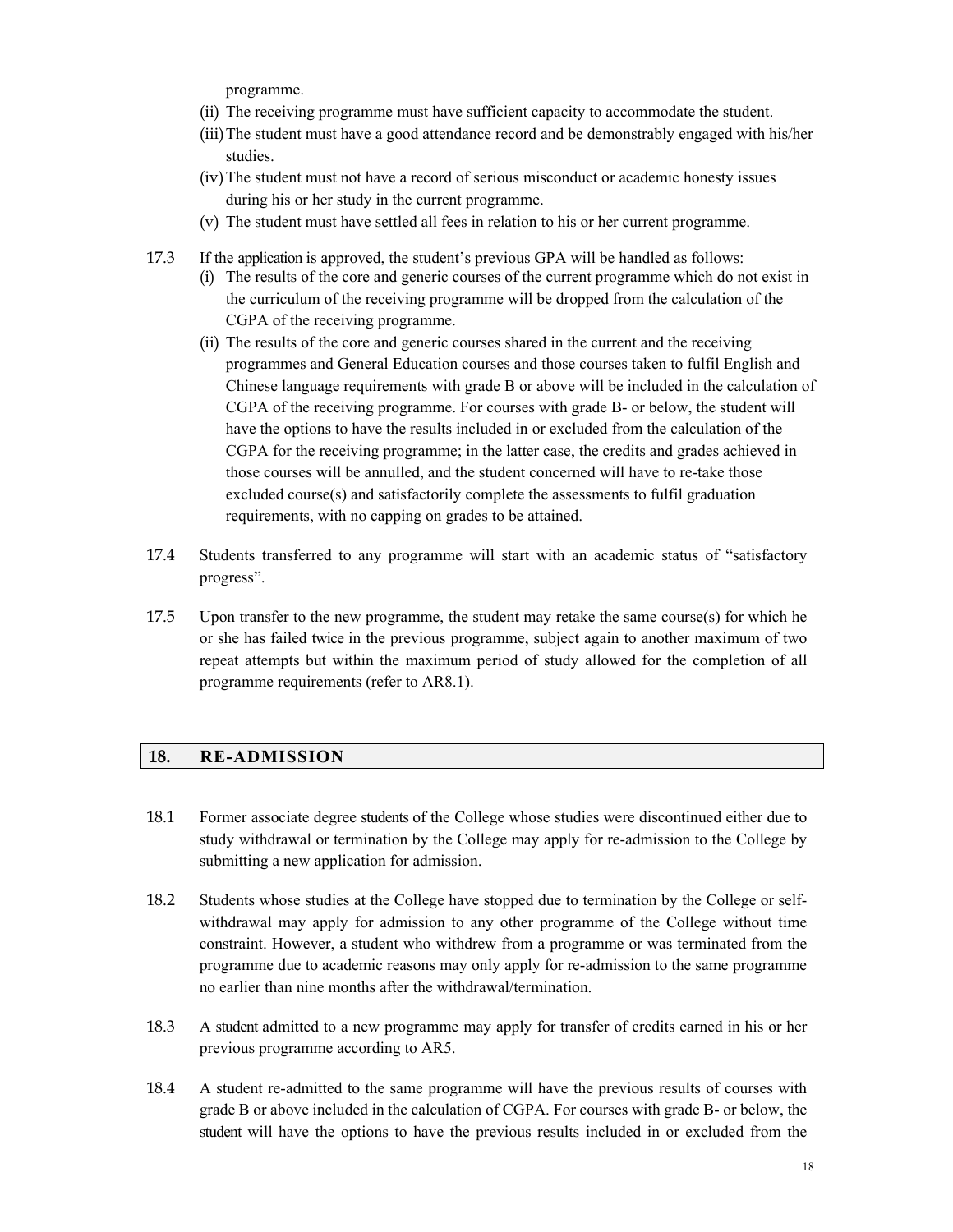calculation of the CGPA; in the latter case, the credits and grades achieved in those courses will be annulled, and the student concerned will have to re-take those excluded course(s) and satisfactorily complete the assessments to fulfil graduation requirements, with no capping on grades to be attained.

- 18.5 Students re-admitted to any programme will start with an academic status of "satisfactory progress".
- 18.6 Upon re-admission, the student may retake the same course(s) for which he or she has failed twice in the previously terminated/withdrawn programme, subject again to another maximum of two repeat attempts but within the maximum period of study allowed for the completion of all programme requirements (refer to AR8.1).

Approved by Academic Board on 9 December 2020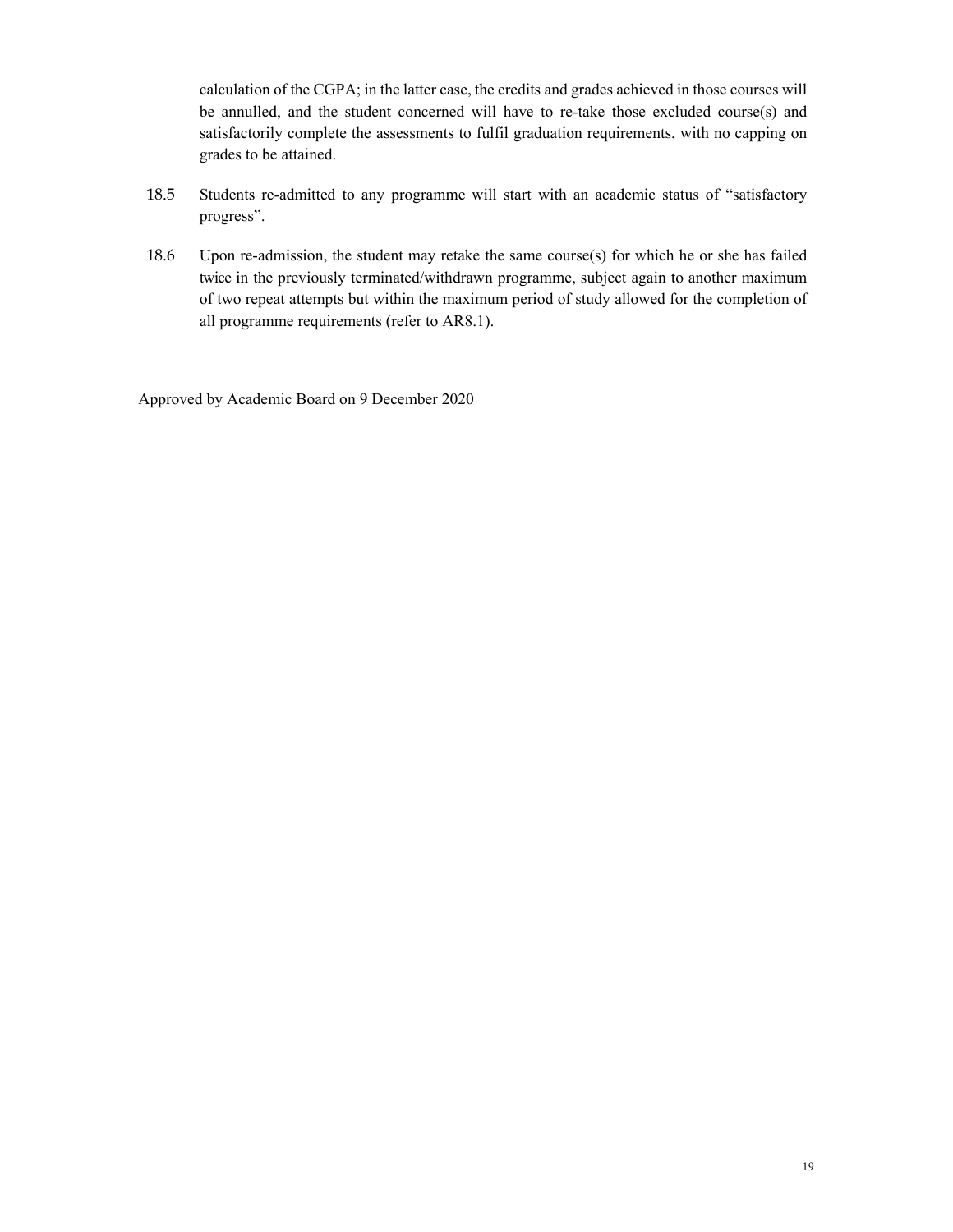## **TERMS OF REFERENCE AND CONSTITUTIONS OF FACULTY GRADE REVIEW AND COLLEGE ACADEMIC REVIEW COMMITTEES (AR11 AND AR16)**

No individual shall be a member of a review committee who:

- Is a member of the Assessment Panel (except the Associate Dean of faculty) or Examination Board which made the decision under review;
- Was a member of a review committee at formal review stage, where the same case is currently under appeal;
- Has any personal interest in the student requesting the review or lodging the appeal.

In order to expedite the process of selecting appropriate committee members in accordance with the above, it is recommended that a pool of eligible individuals be nominated as **potential members**, out of which the required number for each meeting of the committee shall be selected by the Chair.

The period of appointment is two years.

### **1. FACULTY GRADE REVIEW COMMITTEE**

#### 1.1 Terms of Reference

- To decide whether a student has established grounds for review of course grades, in accordance with AR11.7
- To refer substantiated cases to the appropriate Assessment Panel(s)
- To dismiss requests for review where cases are not substantiated
- To receive reports from Assessment Panels in relation to cases referred by this committee
- To identify any academic quality or wider issues raised by each case
- To report annually to the Academic Board on review cases considered

#### 1.2 Constitution

| Chair:     | Associate Dean of faculty (or nominee)                              |  |  |
|------------|---------------------------------------------------------------------|--|--|
| Members:   | One full-time academic staff member from the faculty                |  |  |
|            | (nominated by Dean or Associate Dean of faculty)                    |  |  |
|            | A pool of 5 academic staff members will be appointed as potential   |  |  |
|            | members                                                             |  |  |
|            | One full-time academic staff from another faculty (nominated by the |  |  |
|            | Dean or Associate Dean of other faculty)                            |  |  |
| Secretary: | Administrative staff member of the faculty                          |  |  |
|            |                                                                     |  |  |

### **2. COLLEGE ACADEMIC REVIEW COMMITTEE**

- 2.1 Terms of Reference
	- To decide whether a student has established grounds for review of Examination Board decisions, in accordance with AR16.6
	- To refer substantiated review cases to the appropriate Examination Board(s)
	- To decide whether a student has established grounds for appeal against Faculty Grade Review Committees, in accordance with AR11.13
	- To refer substantiated appeal cases to the appropriate Assessment Panel(s)
	- To dismiss requests for review/appeal where cases are not substantiated
	- To receive reports from Examination Boards/Assessment Panels in